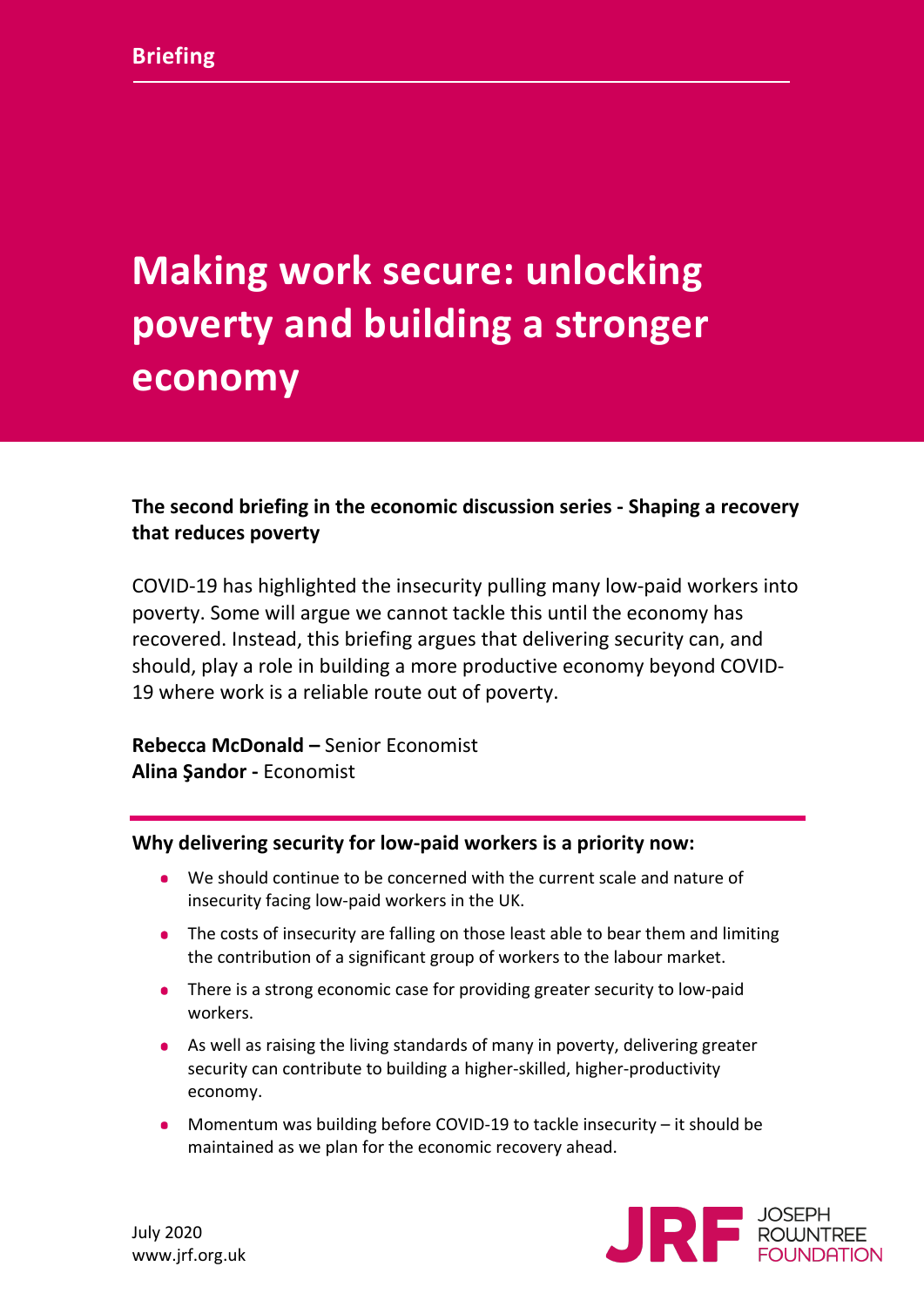# **Summary**

As COVID-19 hit in early 2020, the UK labour market was characterised by both record successes and significant weaknesses. Despite high employment rates, there was persistent in-work poverty, poor productivity growth, and work was failing to provide security for many workers.

**Insecurity is a defining feature of work for many in the UK**. For some, this means unpredictable hours and pay that varies from week to week. For others, their job provides few protections or benefits to support them in times of emergency. These experiences are not that rare. At least 7% of the workforce have elements of insecurity built into their contracts and others are exposed too, such as the 2 million low-earning self-employed people, or those not given notice of changing and cancelled shifts.

Less secure work arrangements can play a useful role in the labour market. They help businesses manage fluctuations in demand and provide a temporary stepping-stone for workers on their way to higher paid, more secure roles. **But there is reason to be concerned with the current scale and nature of insecurity facing workers in the UK.**

First, the costs of insecurity are falling on those least able to bear them. The concentration of less secure forms of work in low-wage sectors, such as hospitality, means insecurity is a common experience for workers living in poverty. Not only does this mean tight budgets are even harder to manage, it also traps people in poverty and limits their ability to contribute fully in the workforce.

Second, having a significant number of workers in insecure roles limits the productivity of the UK economy. Employers invest less in the skills of their transient staff and the growing use of these forms of work encourages business models that depend on cheap work. While this may suit individual businesses, at a national level it means a sizeable part of the workforce are missing out on training that could allow them to contribute more productively to the economy.

**There is a strong economic case for providing greater security to low-paid workers**. As well as raising the living standards of many in poverty, delivering greater security can contribute to building a higher-skilled, higher-productivity economy. Low-paid workers would be able to access more job opportunities and gain the skills they need to progress to higher-paid roles. Businesses would be incentivised to invest more in their staff and move away from business models relying on cheap labour.

Before COVID-19, momentum was building towards tackling insecurity. The Government had acknowledged the difficulties facing low-paid workers in its responses to the 2017 Taylor Review and committed to a number of reforms, through a planned employment bill. But we are still far from providing adequate security to the workers that need it most.

**Delivering security should not be put on hold until the economy has recovered from COVID-19.** Some will argue that we cannot afford to consider job quality at a time of rising unemployment. This briefing argues that pausing these reforms is short-sighted. The economic recovery from the last UK recession was characterised by poor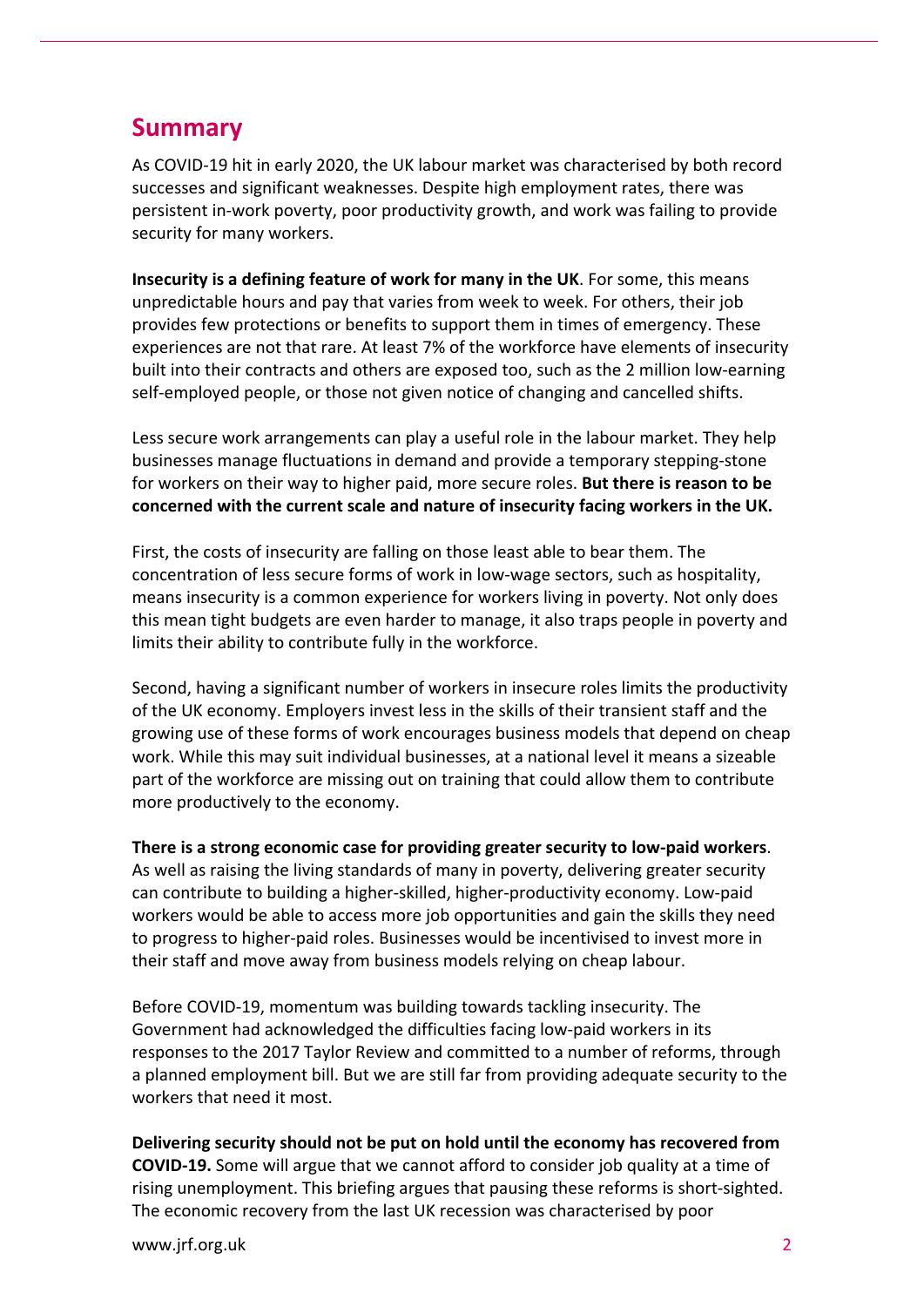productivity and wage growth. We can and must aim for a stronger recovery this time around. Investing in the security of low-paid work can play a role in this.

All workers should have the offer of stable, secure hours and pay, and a set of rights and benefits to support them in times of crisis. **To provide this, the Government should consider four areas of reform:**

- 1. Maintain momentum on strengthening security for workers: Government should bring forward their employment bill, and also go further by giving the right to notice of work schedules, compensation for cancelled work, and an extension of sick pay to low earners.
- 2. Set an example of best practice to influence employer behaviour: direct public sector employment and procurement should adhere to high standards of security. Job creation policies to aid economic recovery from COVID-19 must have secure employment built into their design.
- 3. Prioritise tackling insecurity in the social care sector: as the Government considers the future of social care, it should consider the social care workforce strategy ensuring that upcoming reforms deliver the security workers deserve and quality of care people expect.
- 4. Improve the social security system's interaction with less secure work: Universal Credit must be able to handle fluctuating earnings in a way that is both helpful and fair for claimants. Currently it is failing to do this for many people and the Government must look at ways to make this work better for the many workers and self-employed people who have irregular earnings or pay cycles.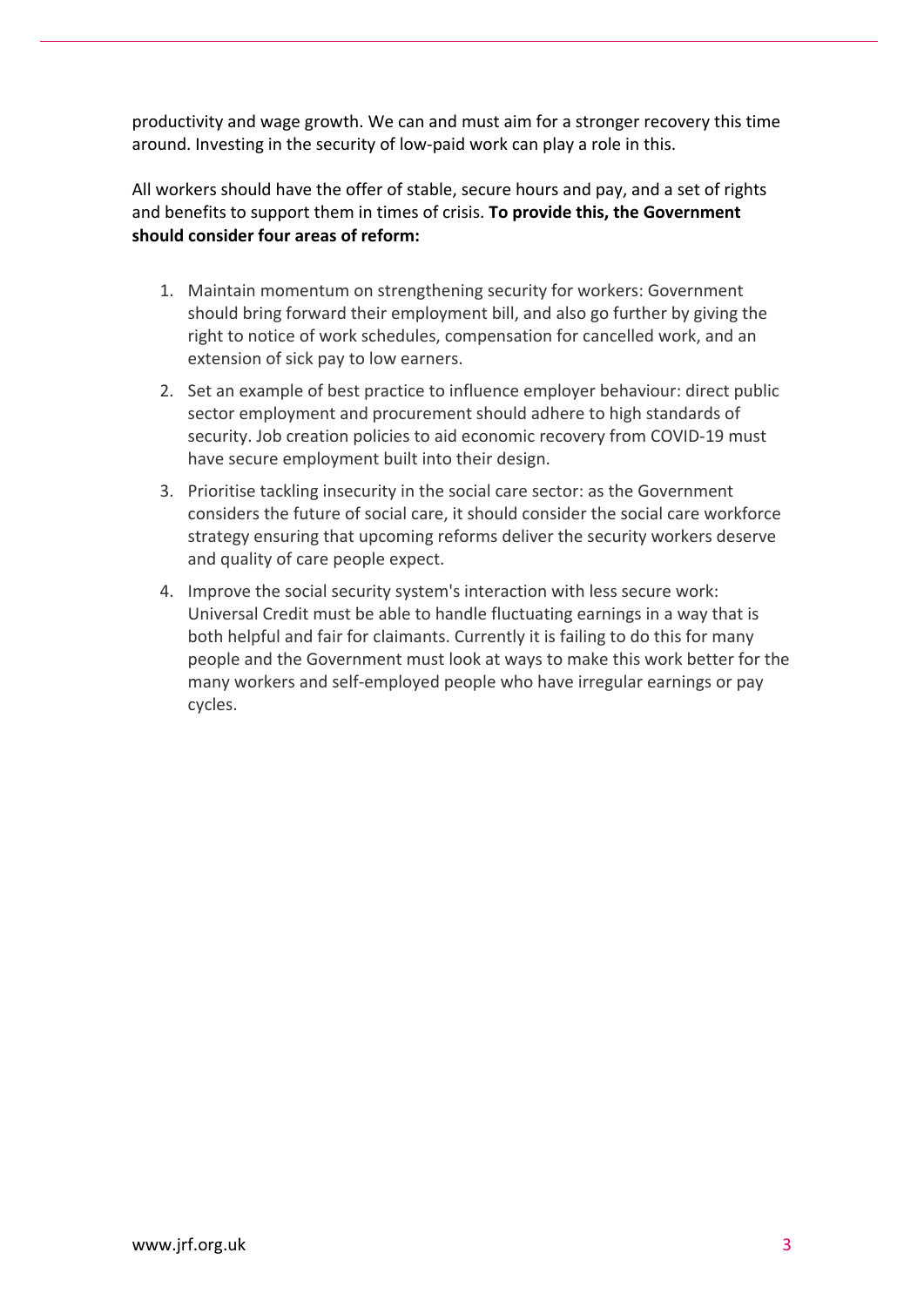# **Introduction**

The COVID-19 crisis has brought many aspects of the UK economy into clearer focus. We've been reminded which roles and industries are most essential to our day-to-day lives. The financial and health inequalities between people are even more obvious than usual.

In the same way, the insecurity faced by many workers has been highlighted. Those in some of the most critical roles – social care, deliveries, warehouses – are those likely to have less secure forms of work, characterised by unpredictable hours and pay and few protections for times of sickness or emergencies. As they became front-of-mind the conditions in which they work were made more widely known. Evidence beginning to emerge of the impact of the crisis on non-critical industries has also contributed to this awareness, showing those with less security were some of the worst hit by pay cuts and unemployment.

Insecurity has always been a defining feature of work for those experiencing poverty. For those with the least, fluctuating incomes and few benefits to rely on in times of crisis causes stress. This means that tight budgets are even harder to manage, and it is much harder to move out of poverty. This crisis has shone a light on an issue which previously could be more easily hidden away.

Greater attention on the insecurity facing many at work is a very good thing. Before COVID-19 hit, this issue had been moving up the agenda, with some policy reforms taking place and momentum building to come up with more comprehensive solutions. Now, there is likely to be a strong argument made to pause this work while we fight the economic damage of this crisis and get businesses and jobs back to normal. Instead, this briefing argues we need to ramp up our focus on labour market insecurity so that the UK labour market that emerges from this crisis can offer a better, more secure normality than before for these workers.

The nature of the UK's economic recovery will have a significant influence on how secure work is for the next decade. It was during the recovery from the 2008 crisis that the recent increases in insecure employment took place. The nature of these jobs likely contributed to the successes of high employment rates but also the failings of poor productivity and wage growth, and persistent in-work poverty.

This economic recovery can and must look different. Labour market policies to aid economic recovery must be designed with security built into them. This will in turn support the return of a more productive and more inclusive UK economy than before COVID-19.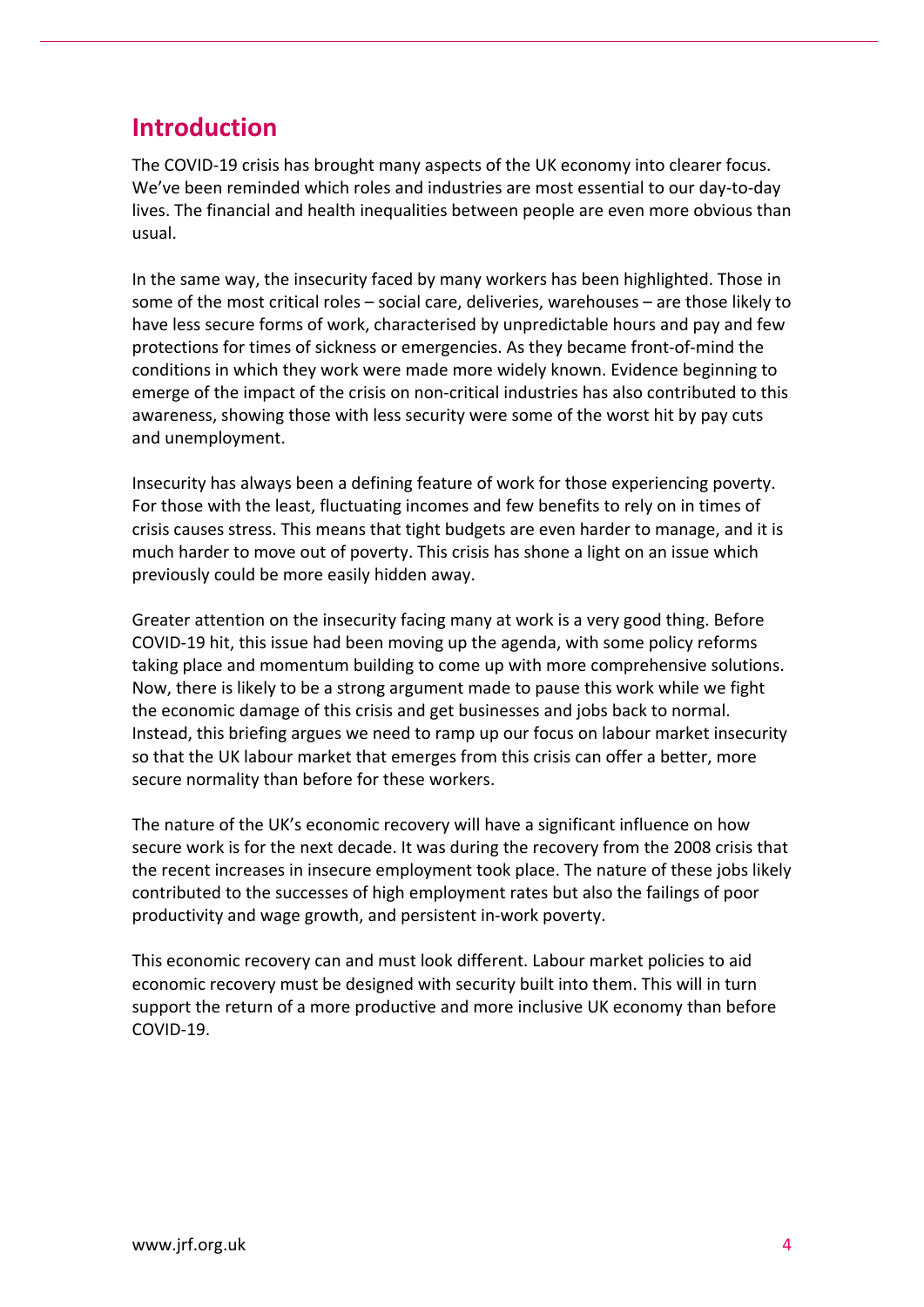# **Before COVID-19: labour market successes mask the insecurity facing low-paid workers**

# **A labour market of record highs and lows**

The COVID-19 crisis hit the UK labour market at an interesting time. It was, at the same time, being lauded for record successes and criticised for significant failings. Since the post-recession trough of 2010, the employment rate has consistently risen year on year reaching 76% in the first quarter of 2020. At the same time, in-work poverty persists at a significant rate and the UK continues to struggle with poor productivity growth.

The high employment rate is the most celebrated labour market outcome of recent years. When COVID-19 hit in March 2020 the employment rate was at its highest on record after a period of strong job creation following the financial crisis of 2008. This was especially positive because the growth had been focused on people with historically low rates of employment. Single parents, BAME adults, and those with disabilities all experienced faster increases in employment than average between 2008 and 2018 (Clarke and Cominetti, 2019).

The second positive labour market development taking place as the COVID-19 crisis unfolded was the highest ever wage floor set in the UK. As of April 2020, the national living wage is set at 60% of median earnings. This was made particularly significant by the fact it happened at the same time as high employment rates. The wage floor has always been considered a potential risk to employment and set with caution to limit its negative impact. This success had given Government the confidence to promise a further rise to two-thirds median earnings by 2024, with the ambition to 'end low pay'.

This has the potential to make a significant difference to those experiencing poverty. Recent rises contributed to the real pay growth of low earnings after the financial crisis, growth that was not shared by higher earners (Haldane 2019).

Despite these two success stories, the UK labour market also faces significant weaknesses, a fact that can receive less attention than the positives.

Before COVID-19, one in every eight workers were living in poverty. This fact may seem at odds with high employment and a record minimum wage, but hourly pay is just one factor affecting families' living standards. Those on Universal Credit will only keep part of the recent pay rise from the minimum wage, and incomes are also driven by hours worked and the number of earners in a family. Combined with rising housing costs and reductions in benefit levels, these factors have prevented the rising wage floor making progress against in-work poverty.

The second high-profile problem for the UK labour market has been poor productivity. Since the financial crisis there has been a dramatic slowdown in productivity growth from 2% in 2008 to 0.5% in 2019 (ONS, 2019). There is not one simple explanation for this 'productivity problem', but the poor performance of a 'long tail' of less-productive firms and weak city economies are two of the main drivers (Innes and Earwaker, 2020).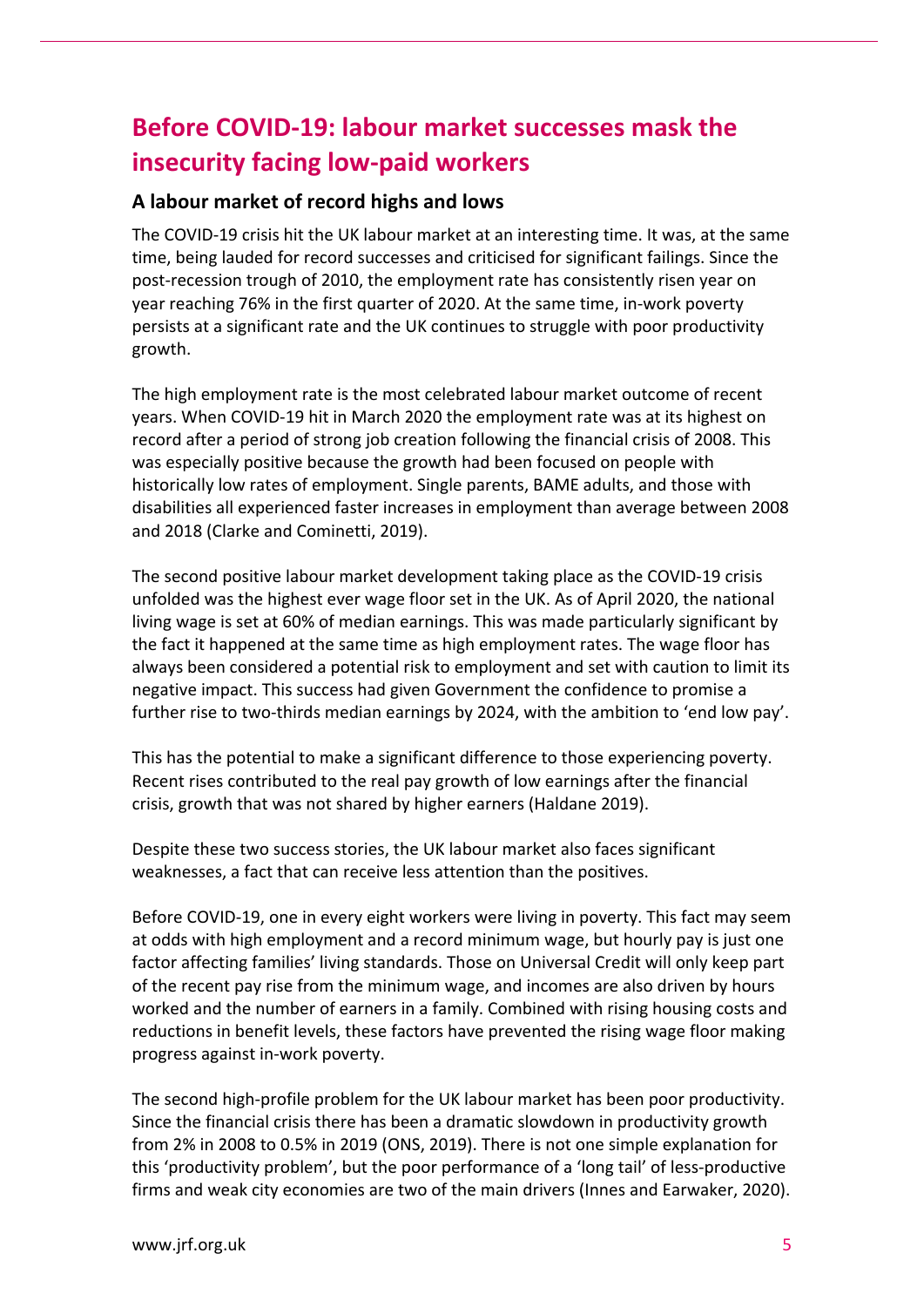Third, there is evidence of underemployment in the labour market. Many workers would like to work more hours, with more in this position than before the last recession (Bell and Blanchflower, 2018).

Combined, poor productivity growth and underemployment have contributed to low wage growth and meant a weak recovery in living standards despite low unemployment (Clarke and Gregg, 2018). As a result, the focus on the high employment rate may be giving the impression the UK labour market is healthier and closer to full employment than it is.

# **Insecurity is a common feature of the UK labour market**

One factor contributing to this mixture of highs and lows is the level of security provided to workers. This affects the costs faced by businesses, the investment in workers skills and training, and the ability of workers to contribute fully and productively in the labour market.

Currently, insecurity is a common experience for many workers in the UK. This mainly takes place through two features of work:

- **Insecure pay:** when uncertainty about hours of work prevent workers having a secure income. This is often experienced as work schedules that fluctuate from week to week or little notice of cancelled work and changes to shift patterns.
- **Weak employment rights and benefits:** when there is little provision for emergencies or changes in circumstances meaning that incomes can drop significantly. This tends to be due to limited entitlements to sick pay, no time off in emergencies, or no protection against unfair dismissal.

It is not straightforward to measure how many workers have these experiences of insecurity. Our method is to consider that those with less security built into their work arrangements are most vulnerable, while being aware this is not always the case: those with guaranteed hours may not always be given notice of cancelled shifts, while those in less secure contracts may have employers that provide additional security.

Our best estimate is that as COVID-19 hit there were at least 2.4 million workers in insecure working arrangements and another 2 million low-earning self-employed people also likely to experience insecurity in their work. This adds up to roughly 13% of the workforce.

This first group of workers with insecure working arrangements are often known as 'atypical' workers, and include:

- Zero-hours contracts (ZHC), with no guaranteed hours of work. These are most used by businesses to manage fluctuations in demand (CIPD 2015). Workers on these contracts are more likely to be young, female and in full-time education than the average worker (Datta et al, 2019). Our estimate is there were at least 770,600 workers with a ZHC in their main job at the end of 2019, but estimates vary and this is likely to be an underestimate.
- Agency workers, who have a contract with an agency and then work temporarily or permanently for a hirer. Over a quarter of agency workers are only in their role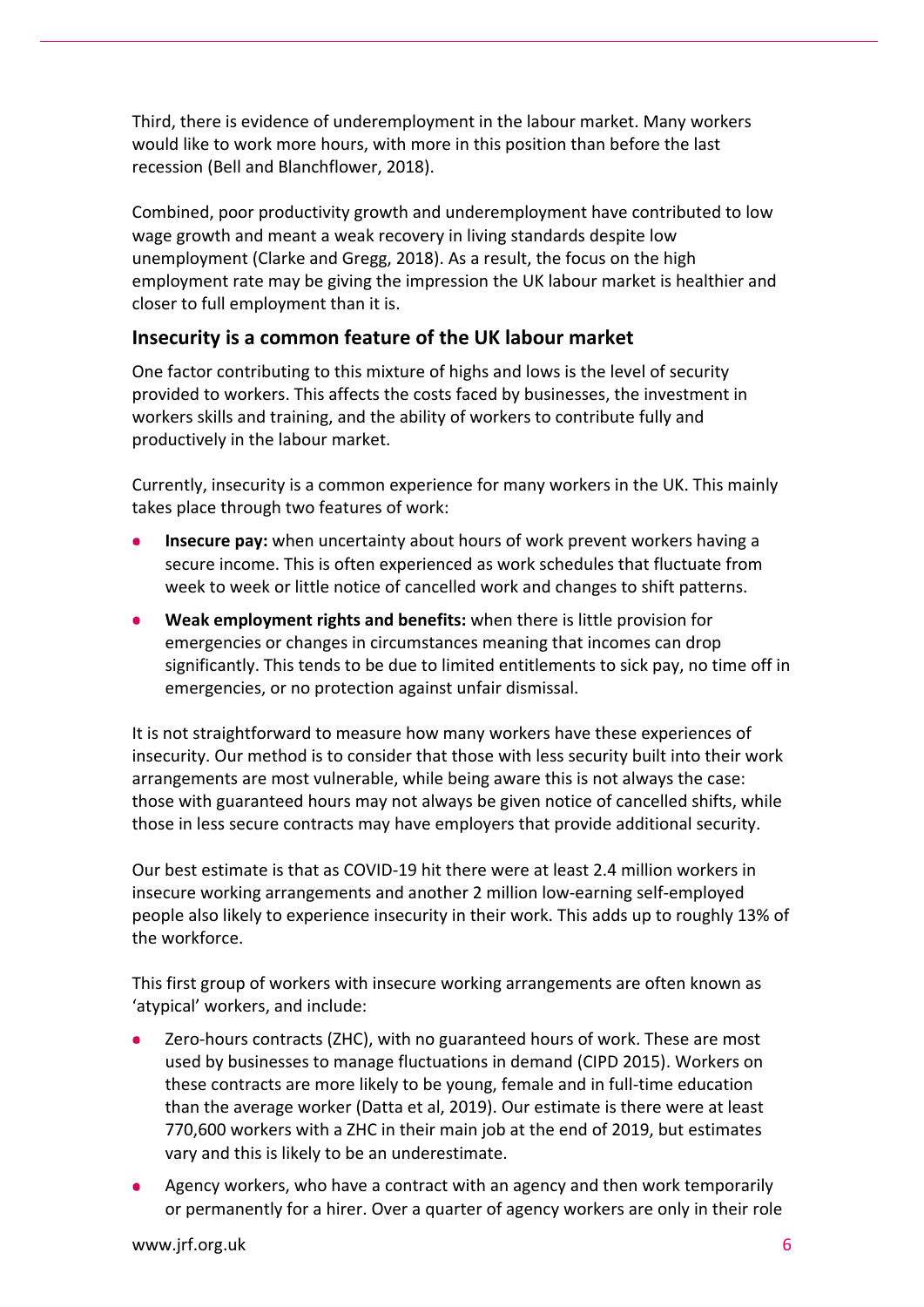for six months or less, but in recent years it has become a more permanent form of work (Judge and Tomlinson, 2016). We estimate there were 591,100 agency workers in 2019, but again definitions vary. Including agency workers on ZHC or in self-employment will provide a higher estimate.

Workers on temporary contracts, such as those with a fixed term of employment and casual or seasonal workers, such as fruit pickers.

These workers are often given 'worker' rather than employee status, meaning they have more limited entitlement to protections and rights. Time off for emergencies, notice of end of employment and protection against unfair dismissal are not guaranteed.

|                      | Number of workers | Share of UK workforce |
|----------------------|-------------------|-----------------------|
| Zero-hours contracts | 770,000           | 2.4%                  |
| Agency work          | 590,000           | 1.8%                  |
| Casual or seasonal   | 280,000           | 0.9%                  |
| All other temporary  | 720,000           | 2.2%                  |
| Total                | 2,360,000         | 7.2%                  |

#### **Table 1: Estimating the use of less secure work arrangements, 2019**

Source: JRF analysis of Labour Force Survey (2019, Q4)

Note: The four categories of insecure forms of work are mutually exclusive. We define zero-hours contract as all workers declaring this contract, independent of them being self-employed or a permanent or temporary employee. Definitions of agency workers, casual, seasonal, other temporary and self-employed exclude those on a zero-hours contract.

The second group are the self-employed, who are exposed to various forms of insecurity. While many of the 4.9 million self-employed workers may have built very stable and secure businesses, it is reasonable to assume that the lowest earners are most vulnerable to insecurity as for them, the less secure nature of being selfemployed is combined with the financial pressures of low earnings. Two in every five self-employed people are in this position, which when combined with those in less secure work or employment takes the number of workers likely to be facing insecurity to 4.4 million, or 13% of the workforce.

Some self-employed people have working arrangements more closely resembling employment. The costs of employing a worker can incentivise businesses to use this 'false self-employment' approach, but it exposes these workers to more insecurity by limiting the rights and benefits they are entitled to. Research in 2015 found that up to 460,000 people were in this 'false' self-employment (Citizens Advice, 2015).

The prevalence of several of these forms of less secure work has grown in recent years. Zero-hours contracts have become more common, increasing from 0.4% to 2.4% of employment since 2008, though some of this growth is due to greater recognition of the term. The use of agency work has also grown, especially as many are on ZHC (Judge and Tomlinson, 2016). Self-employment rose from 13% to 15% of the workforce across the same period.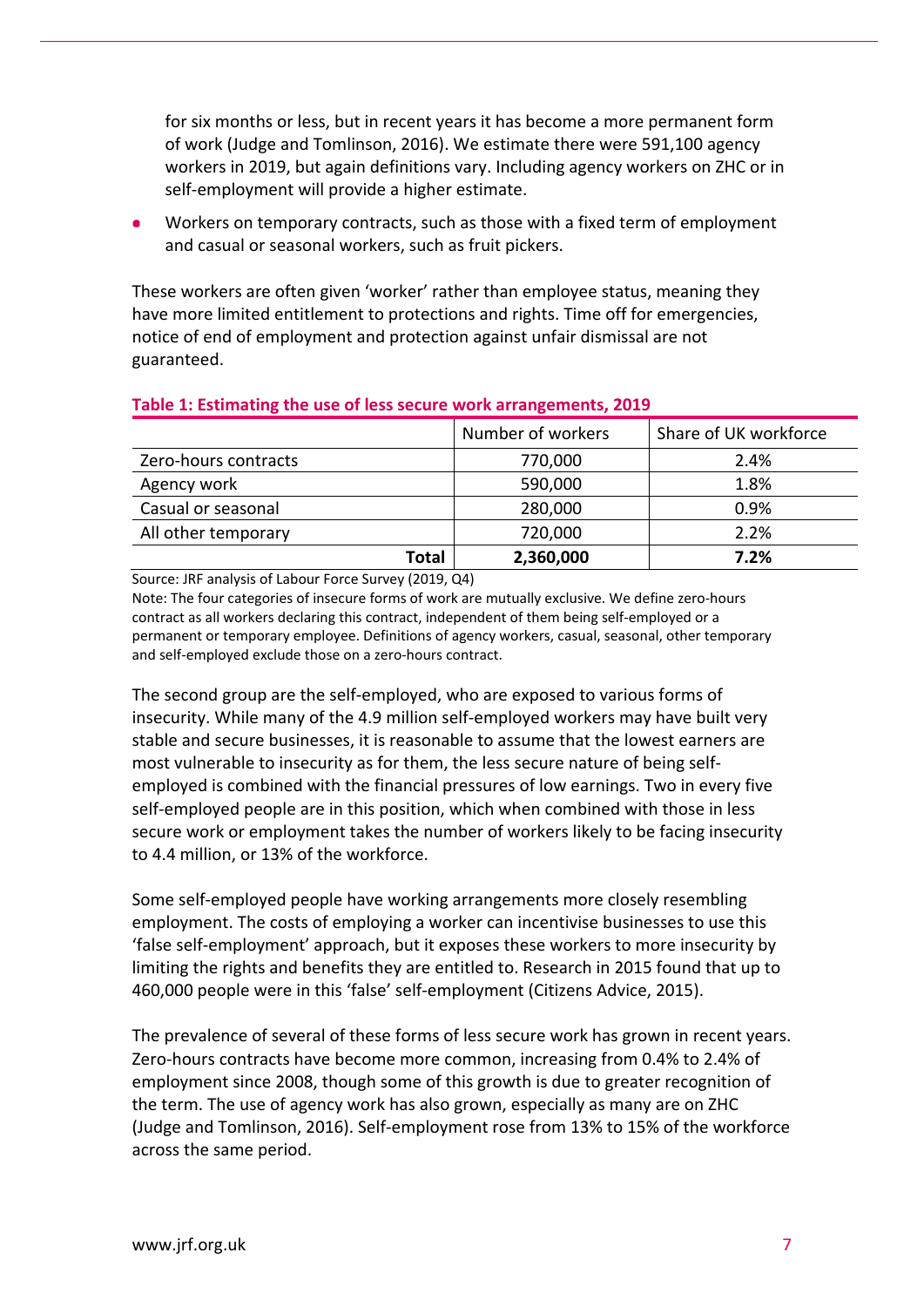## **Less secure work arrangements tend to be low paid**

Those in less secure work arrangements are more likely to be low paid than those with more security. The chart below shows how all types of less secure work are bunched at the bottom of the earnings distribution while all the remaining employment (defined here as more secure) is spread evenly across the quintiles.

Half of those in casual or seasonal work are in the lowest fifth of earners and the vast majority are in the bottom two quartiles. Workers with zero-hours contracts are similarly bunched towards the bottom, with 57% in the bottom quintile. While the pattern for agency workers is less extreme, they are still more common for those with lower earnings.



**Figure 1: Distribution of different work arrangements by earnings**

Source: JRF analysis of Labour Force Survey (2019, Q4) and Family Resources Survey (2018/2019)

This is partly because these work arrangements are most significantly used in lowwage sectors such as hospitality, accounting for 16% of all employment in accommodation and food and 15% in arts and entertainment. Both are sectors with a many low-paid workers, especially accommodation and food where the majority of workers are low paid (Forth and Aznar, 2018).

At the other end of the scale, less than 4% of workers in construction and only 5% in public administration and defence are in these forms or work. Clearly, the nature of each industry and the business models within it make a huge difference to the usefulness of these types of work.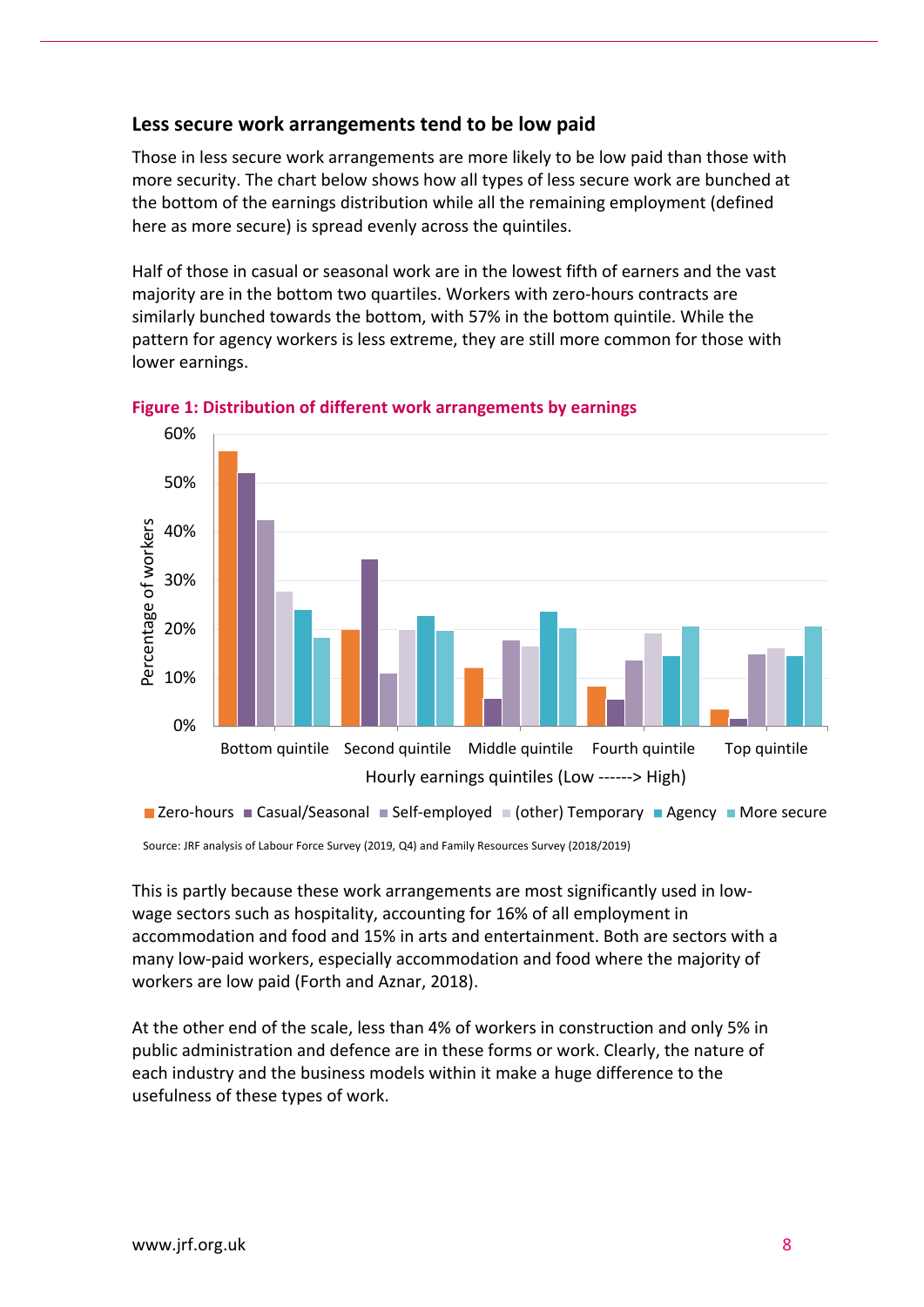

#### **Figure 2: Use of less secure forms of work by industry**

Within the industries highlighted, the form of this insecure work differs a lot. Zerohours contracts are more significant forms of work in accommodation and food than in the arts, where other forms of temporary contract are more heavily used. Agency work is more common in health and social work.

This means that the experience of insecurity will vary by industry. Workers in hospitality are most likely to face fluctuating hours and earnings. For those working for agencies in health and social work their entitlements to rights and protections, and how clear these are, are likely to be a key concern.

These less secure forms of work account for just 6% of employment in agricultural sectors, but that does not mean work is necessarily more secure. Half of all workers in these sectors are self-employed and the vast majority are low earners (less than two thirds of UK median hourly pay). In contrast, while self-employment accounts for a similarly large 40% of construction work, it is much better paid with just 30% with low pay.

The prevalence of self-employment also varies significantly by sector. While agriculture and construction hire only a small proportion of their workers using temporary and atypical contacts, self-employment is very common. In agriculture half of all workers are self-employed, and nearly 40% in construction. But the chance of experiencing insecurity is likely higher in agriculture as the majority of the self-employed are low paid.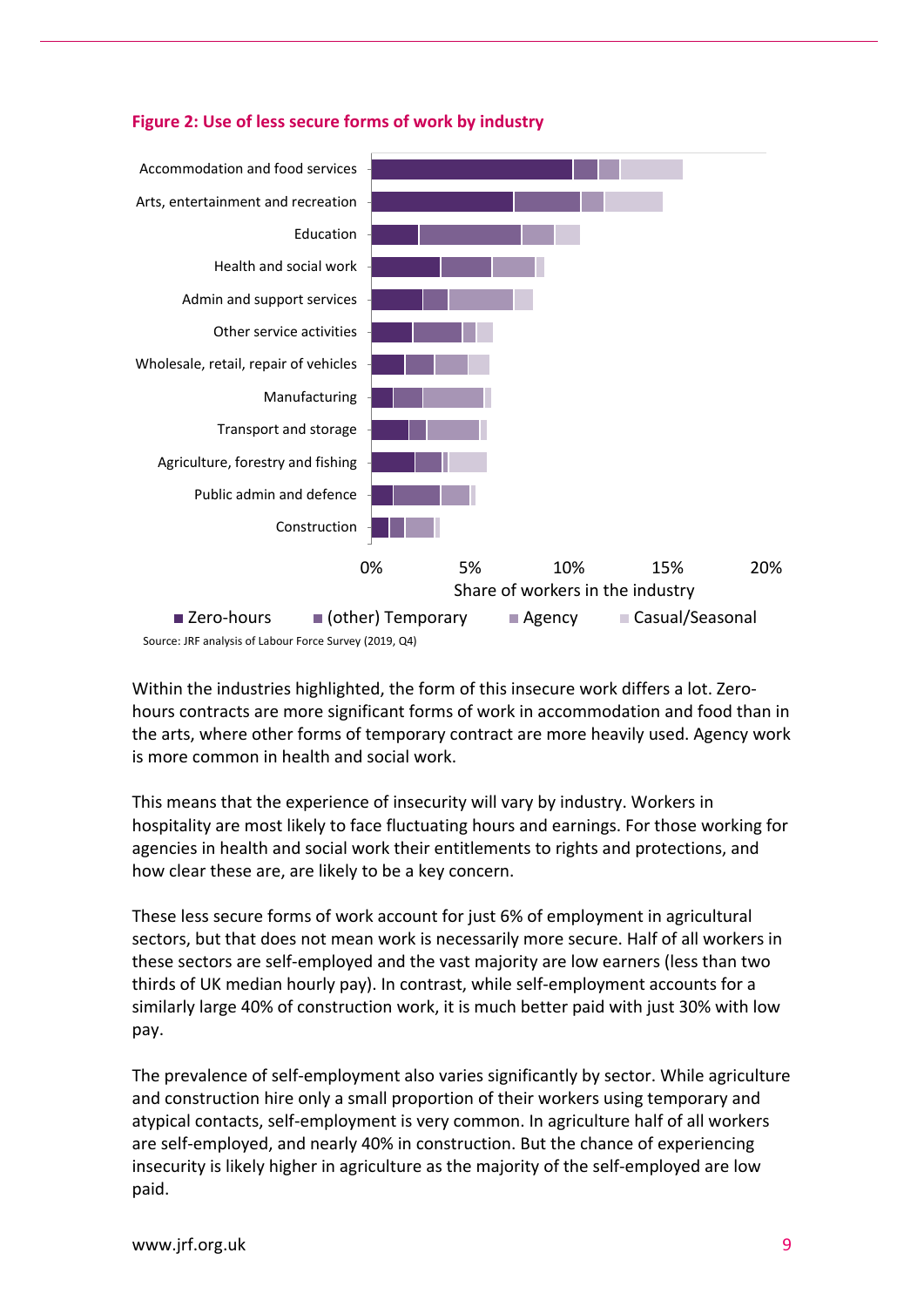



Source: JRF analysis of Labour Force Survey (2019, Q4) and Family

/

Part of the reason why insecure work is so often low paid is that there is a pay penalty for working in these less secure roles. Workers employed on temporary contracts have been found to be paid noticeably less than those employed on a permanent basis, even if they have the same characteristics and skills. Instead of being compensated for the additional risks of insecurity, workers are instead facing lower pay. In the UK those on zero-hours contracts are paid approximately 7% less than non-ZHC workers in similar roles, while agency workers face a penalty of 2% (Gardiner, 2016).

These penalties may reflect some workers' decisions to accept lower wages with the expectation that the role is a stepping-stone towards a more stable, higher-paid career, combined with employers having few incentives to offer competitive wages to workers employed to cover temporary fluctuations in demand or a short-term staff absence. This may also be why the penalties are largest for those on low pay. Those on higher wages often have the financial security to turn down poorly paid temporary roles, meaning that employers are incentivised to offer more competitive wages and compensate workers for the risks they are bearing.

## **A significant proportion of workers want more security**

Security is a highly prized feature of work for many. Datta (2019) shows that workers in the UK are willing to give up, on average, approximately 55% of their hourly earnings to secure a permanent contract or 37% for a one-year contract. Another highly valued job attribute is holiday and sick pay, with workers willing to give up around 35% of their hourly wage for these entitlements.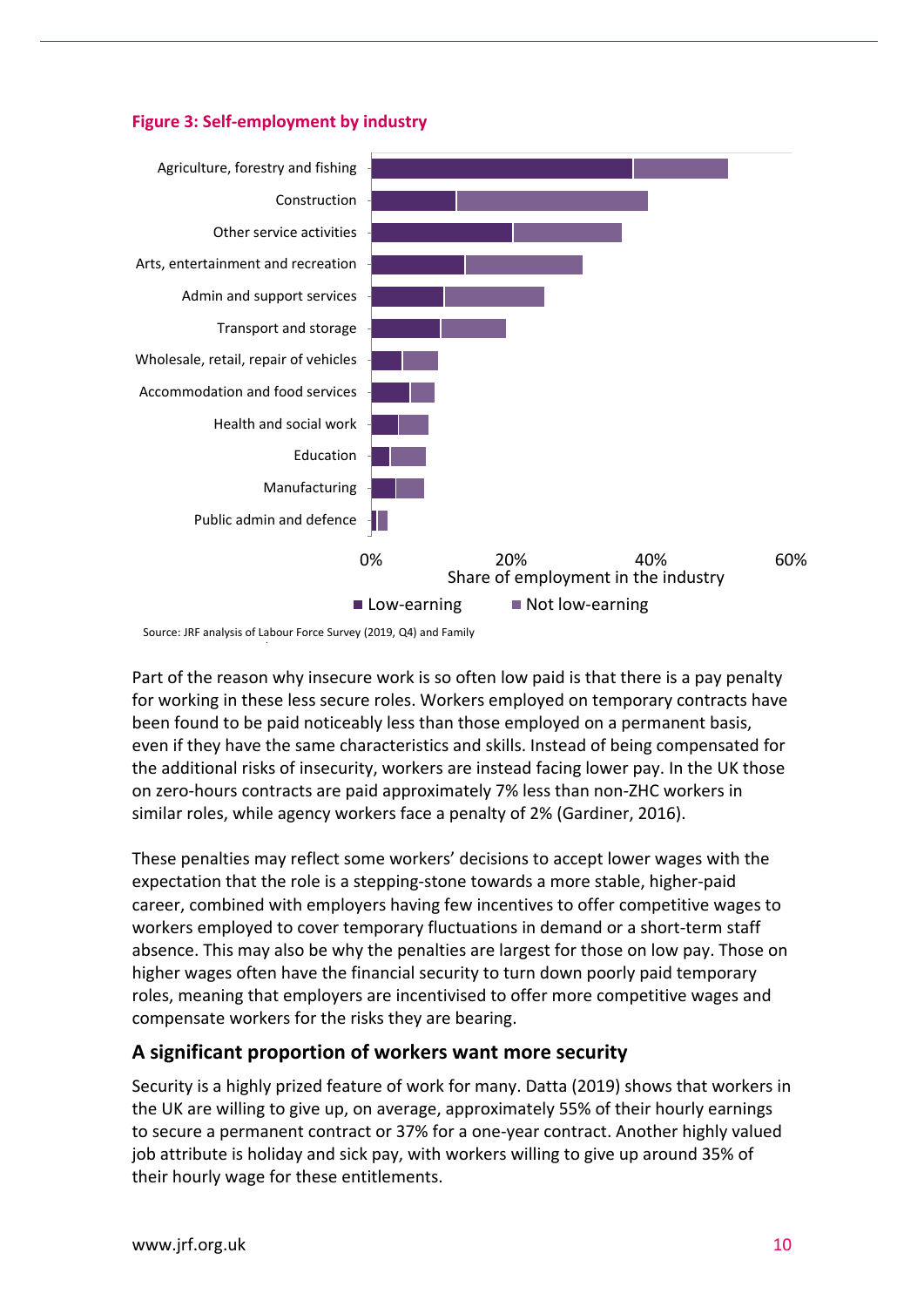But the importance of a secure income with strong rights and benefits varies from worker to worker. Some choose less secure jobs because they suit their preferences and the insecurity is outweighed by other benefits. For example, a highly-paid consultant may choose a temporary contract because the higher wage compensates sufficiently for additional risk, or an older worker who has retired from their permanent employment may be happy with a ZHC as it provides a small number of flexible hours without much commitment.

For others, the costs outweigh the benefits and they are facing insecurity because they must rather than out of choice. Unfortunately, this is the case for a significant number of workers.

Dissatisfaction with insecurity varies by work arrangement. Many temporary workers would rather have a permanent position. Just over half of those in zero-hours contracts say this is their choice of work arrangement. Of the 43% who did not choose this form of work, the vast majority would rather have a permanent contract, without the unpredictable nature of these contracts (Datta et al, 2019). Our analysis suggests this is similar for temporary agency workers, with nearly half being in their role because a permanent job was not available. This was less common for those in casual or seasonal work, but still the case for nearly one in five workers.

Satisfaction with less secure work may be overestimated. For example, a worker may choose an agency contract because they need flexibility to work around their caring responsibilities. Compared with other jobs on offer, this has the best potential to be flexible. But it is possible for a job to offer both flexibility and security, so it is the lack of these roles which make insecure work a favourable option, rather than the quality of the roles themselves.

So while the flexibility suits some workers, it is clear that for a significant number of those in less secure forms of work the benefits do not outweigh the costs of insecurity and they only take these roles because permanent roles or jobs with more stable hours are not available.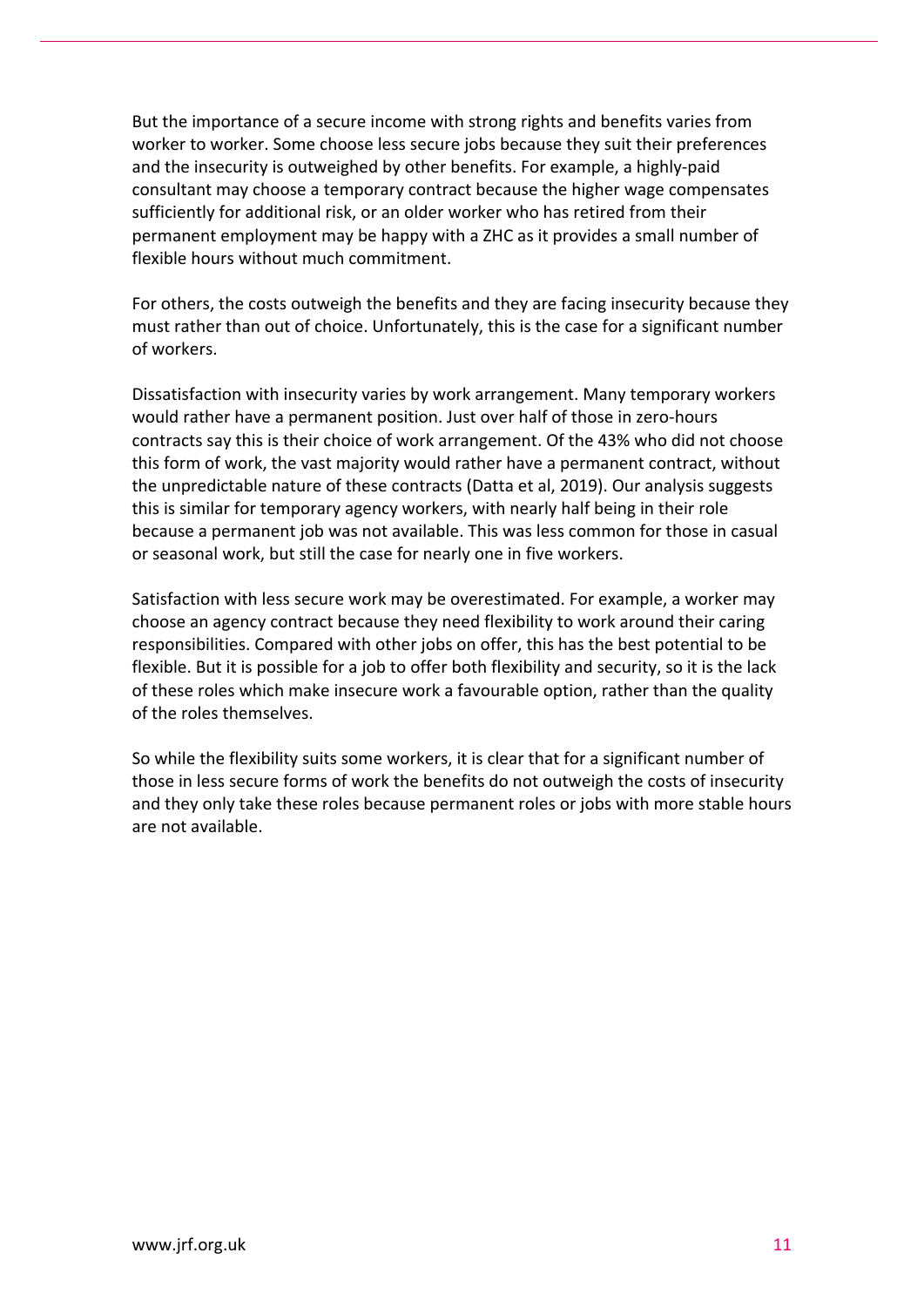# **The economic case for greater security for low-paid workers**

Less secure work arrangements play a useful role in the labour market and can benefit both businesses and workers. Both the 2017 Taylor Review and the Government's subsequence responses acknowledged this, and this briefing agrees they serve a purpose.

However, there is reason to be concerned about the current scale and nature of insecurity experienced by workers in the UK, especially those on low pay. Firstly, for many in poverty the difficulties of managing insecurity mean the costs of these forms of work far outweigh the benefits. This has a negative impact on both their living standards and their ability to contribute productively to the labour market. Secondly, the scale of use of insecure working arrangements may be contributing to some of the UK's current economic weaknesses, particularly its poor productivity performance.

As a result, this section argues there is a strong economic case for providing more security to low-paid workers. It can contribute both to reducing the number of people trapped in poverty and to the UK's ambition to have a higher-productivity, higherwage economy.

## **Security at work provides a more reliable route out of poverty**

Workers in atypical work, such as temporary contracts, zero-hours contracts and agency work, have a higher risk of poverty than those in more standard forms of employment (Horemans, 2018). This is driven by a combination of the pay penalty in many of these roles and time spent out of employment between transient jobs.

This is a problem because the costs of insecurity are falling on those least able to bear them. Both income insecurity and weak employment rights and benefits are incredibly difficult to bear for those with few or no savings and little excess spending that can be cut when earnings fall.

Firstly, having unpredictable hours, and therefore earnings, that vary from week to week puts a strain on the mental wellbeing of workers and families. It also makes budgeting more difficult and can lead to the need to borrow. Planning for childcare and transport around work is both more difficult and expensive and can in turn restrict available hours or locations for work.

Secondly, the limited entitlement to rights and benefits of those with 'worker' status means that in times of emergency or situations where they cannot work (such as sickness or parental leave) they may find themselves with no earnings at all.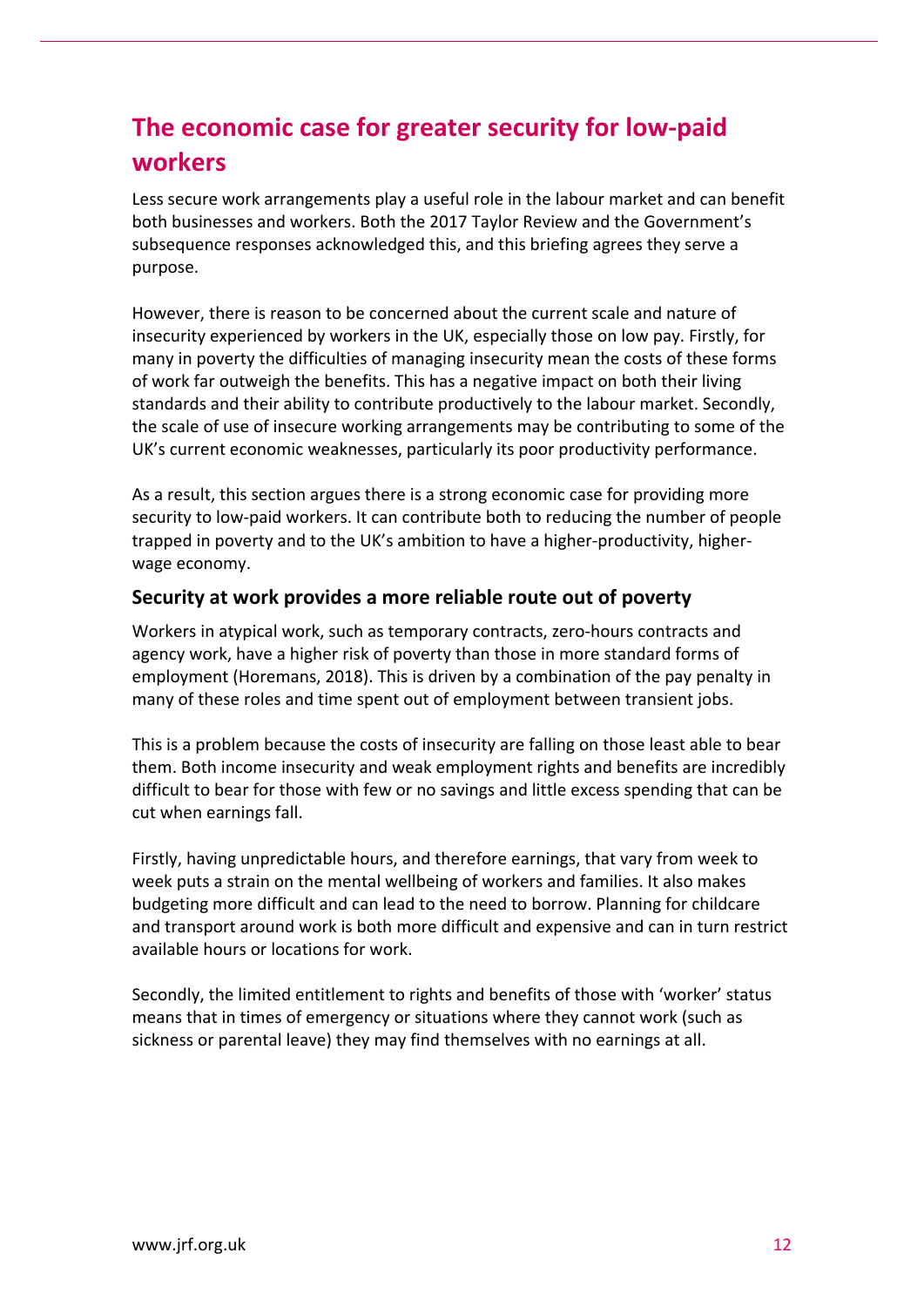# **Experiences of insecurity from those in poverty**

"Sometimes it's all right, but like I've had to give my shifts away for next week because they've given me shifts that I can't do, so I've got no shifts next week and I'm only on, like, two shifts a week at the minute … I think if I had a job with a steadier income it would be a lot easier to save and know what I could put away each week."

Lone parent, working part-time

"I don't feel comfortable with my debt and I feel quite precarious and I am on a fixed-term contract at work as well, which finishes in November. I've no idea what I will do after that."

"My contract is four hours a week but I do 30 hours a week … They can't offer me more than four hours even though I'm guaranteed 30 hours a week. So I don't get a pension, and when I went on maternity leave I couldn't take my full leave because of my four hour contract." Female, retail worker, Slough

"I am a waiter. Some weeks I will have one or two shifts the next I can have four or five … Can't make plans in advance due to unsure working days and can be cancelled even an hour before work starts."

Source: Hill et al. (2016)

An additional challenge for many in poverty is the way the social security system interacts with the insecure nature of their work, especially since the introduction of Universal Credit (UC).

For some people in insecure work, the single benefit nature of UC can help smooth the transition between periods of unemployment and employment. However, for others who may be in more continuous employment but with volatile earnings the monthly variability in UC entitlements can accentuate fluctuations in earnings rather than acting to dampen them or provide a more reliable component of income for those in need of stability.

The system can penalise those with variable earnings. A worker with consistent pay each month will often receive more than a worker with fluctuating earnings even if their annual pay is the same. This is because the person on fluctuating earnings loses all or some of the benefit of their monthly work allowance in the months where they earn little or nothing, which is not made up for symmetrically in the months where they earn a lot more than average. In addition, UC can be particularly unfair to selfemployed claimants with fluctuating earnings due to a similar effect arising from the monthly operation of the 'Minimum Income Floor'.

**These costs do not just lower living standards, they also can make it much harder for workers to move out of poverty**. Workers with temporary or atypical contracts are often working fewer hours than their counterparts. The usual weekly hours of a worker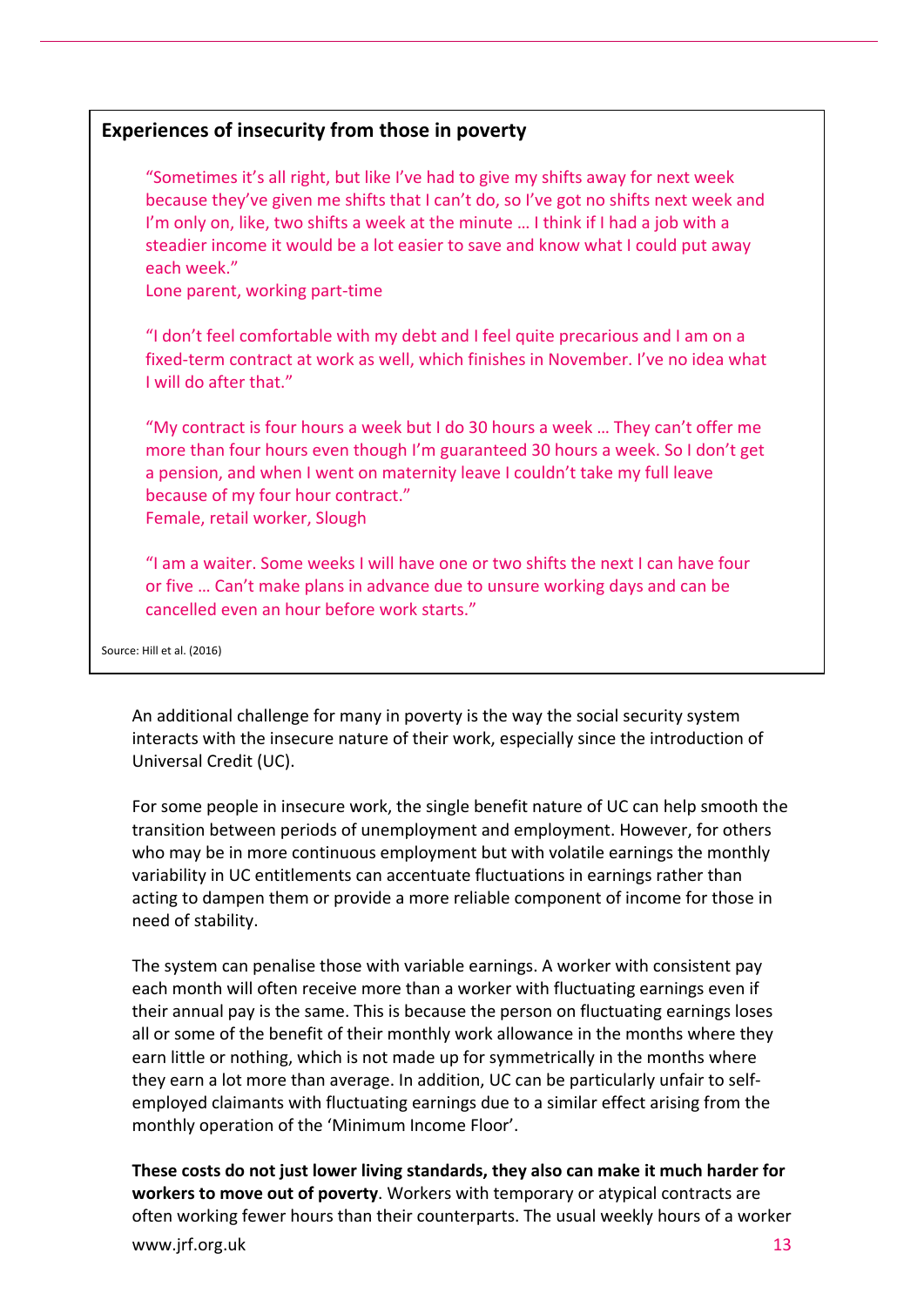on a zero-hours contract (as their main job) is considerably lower than the average worker, at 25.2 hours a week compared with 36.4 hours (ONS, 2018). One reason for this is that the unpredictable nature of a worker's hours and schedules affects their ability to find additional work (TUC, 2014). For example, applying for a second job is more difficult without clear and predictable availability.

This downwards pressure on working hours, combined with the low pay in many of these roles, significantly influences a worker's chance of escaping from poverty's grip. Hick and Lanau (2018) examined the events that triggered being pulled into, and breaking free from, working poverty in the UK and found that around a fifth of the people escaping were associated with an increase in hours worked and about 30% with hourly earnings increases. A reduction in earnings, either through reduced hours or lower pay, accounted for 30% of the people being pulled into in-work poverty. This highlights how the guarantee of a stable number of hours is just as important as fair pay for reducing in-work poverty.

In addition, the non-permanent nature of insecure work increases the risk of experiencing spells of unemployment between jobs. Going in and out of employment regularly increases a worker's likelihood of being pushed into poverty. Hallerod et al (2015) shows that in-work poverty is driven by intermittent participation in the labour market, and highlight that the lack of stable employment and underemployment should be not be ignored as possible mechanisms by which in-work poverty can occur.

**A labour market with less poverty is a stronger labour market.** A workforce where one in eight workers live in poverty is not a workforce that is performing at its best. Poverty limits workers' ability to access jobs, focus on work and ultimately be productive members of the labour market. We can and should aim for a labour market where fewer workers live in poverty, and providing greater security to those in lowpaid roles is a vital step towards this.

## **More secure work can contribute to a higher-productivity economy**

While the link between productivity and pay has been extensively studied, until recently less attention was given to its relationship with other aspects of work quality, such as security. Changes in the labour markets, such as the rise in some forms of less secure work and persistently low productivity growth, have prompted more of an interest in the consequences of poor job quality on productivity.

There is now a body of evidence suggesting that less secure work arrangements can have a negative impact on productivity (Lisi and Malo, 2017) and the insecure nature of many low-paid jobs has been linked to the poor productivity of the UK economy in recent years (RSA, 2020).

**Providing workers with more stable and secure employment can have a positive effect on productivity**. Previous JRF research (Innes, 2018) found that one of the key drivers of the weak national productivity performance was the nature of work on offer to those in low-wage sectors. Temporary contracts were found to increase anxiety, reduce morale, and limit the build-up of human capital which in turn reduced worker productivity (Bryson, 2013).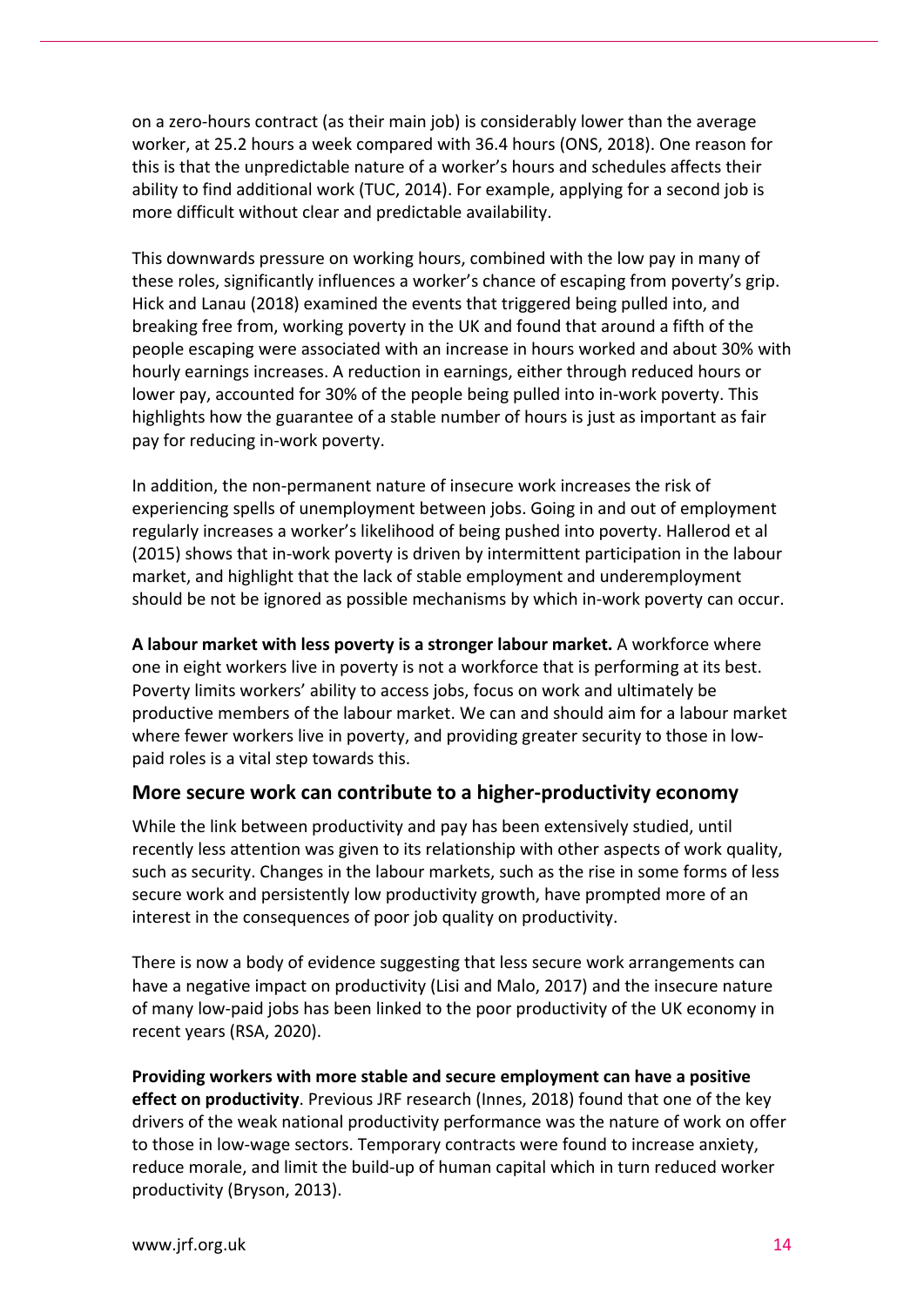This was a greater determinant of low productivity in these sectors than the lack of capital investment or workers' formal skills, though both of these also contributed. Reducing the share of workers on temporary contracts was recommended to raise productivity in these low-wage sectors, such as retail and hospitality.

Greater employee satisfaction has also been found to be positively related to productivity and lower staff turnover (Krekel et al, 2019). Given the sizeable group of low-paid workers dissatisfied with the insecurity they face, there are likely to be benefits to be gained from providing more security to these workers.

**Businesses have stronger incentives to invest in staff with more secure contracts**. An employer's decision of how much to invest in the skills of their workers depends on a number of factors: the cost of the worker, how long they are expected to work in the role, and how much the business expects to gain from the investment. The longer the worker stays with the firm, the more they can profit from their investment.

The transient nature of less secure work arrangements can disincentivise firms from investing in the skills of their workforce. For temporary staff in particular, there is little guarantee the business will recoup the cost of their investment in productivity gains. In the case of agency work there is the addition of a complex triangular relationship between agency, agency worker and hiring company that dilutes the responsibility to provide training. In these situations, workers can therefore end up trapped in the insecure positions with low levels of training, few opportunities for progression and lower employability levels.

With very low incentives for businesses to train their workforce, training is often selffinanced by workers in their own time or provided by the Government. For example, research has found that workers on temporary and zero-hours contracts are less likely to receive training and more likely to pay for their own training than those with more typical contracts (UKCES, 2014). In contrast, a permanent employee with income security has a much stronger attachment to their employer which increases their expected job tenure and provides much more of an incentive for the business to invest in their training and skills development.

The result is that those with less security at work are likely to be provided with fewer training opportunities. This restricts their ability to improve their skills and develop new ones, both vital factors in becoming more productive workers; this costs the business in lost productivity gains, but also has a knock-on impact on the worker who is not building the skills they need to progress to higher-skilled, higher-paid roles.

**Overuse of less secure work arrangements may be weakening the UK's productivity performance**. In moderation these forms of work play an important role in the labour market, providing flexibility for both workers and businesses. They enable businesses to adapt to fluctuations in demand and can serve as a bridge to more standard employment for jobseekers.

However, when a significant proportion of the workforce are in this position then there are wider economic consequences. For an individual business, the benefits of having a flexible and cheap group of workers may outweigh the lost productivity gains of not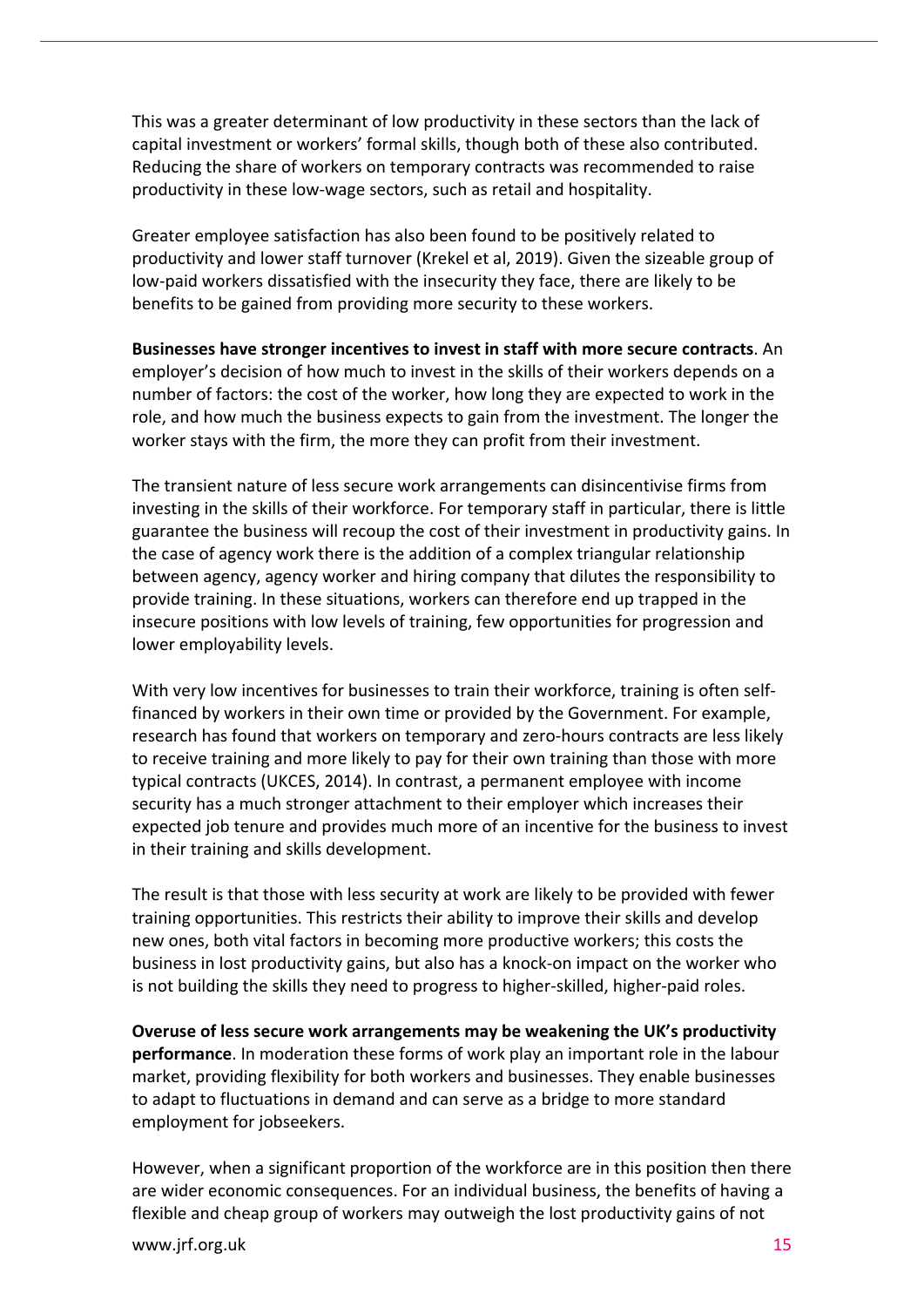investing in their skills. But at an aggregate level the trade-off between benefits and costs can differ.

Having a sizeable minority of the country's workforce receiving little or no investment in their skills limits the productivity performance of the economy. This is especially problematic when this group of workers are those trapped in poverty and most in need of investment to enable them to progress to higher-skilled, higher-paid roles. Given this, it is important that insecure forms of work are used only where necessary. When used unnecessarily, the business is benefiting at the expense of the worker and the wider economy.

# **Greater security for workers can contribute to achieving a stronger economy beyond COVID-19**

The prevalence of insecure work has likely contributed to the mixture of highs and lows that have characterised the UK labour market in recent years. There is some evidence to suggest the use of less secure work arrangements may have contributed to high employment rates. But given the links between insecurity, in-work poverty and productivity explored above, it is also likely to have contributed to the weak productivity and wage growth of the labour market in recent years.

Delivering security for low-paid workers will incentivise more investment in the skills of the workforce and can contribute to achieving a more productive economy.

It is also essential to ensure the success of other labour market policies, for example the use of the national living wage to end 'low pay'. While the rising wage floor did not lead to greater unemployment, it may have led businesses to cut labour costs in other ways. There is some evidence to suggest it contributed to the growth in the use of zero-hours contracts in some low-wage sectors, such as social care (Datta et al, 2019).

If this is the case, the gains to workers of higher hourly pay will have been limited as firms cut costs by exposing workers to more insecurity. Ending low pay is not enough if firms simply turn to other practices that also trap workers in poverty. To effectively tackle in-work poverty fair pay and secure work need to come hand in hand. Given many workers value security so highly, providing security is a key part of ensuring they feel the benefits of economic growth.

Of course, delivering security will not be cost-free. Some business models that rely on cheap, temporary work will struggle to adapt. But this does not mean it should not be done. In the long-term there is a strong case that the economic benefits will outweigh these costs by building an economy with less in-work poverty and a higher-skilled, higher-productivity workforce.

Providing security should be viewed as a long-term investment in achieving a more productive UK labour market that provides workers with a reliable route out of poverty. It should be approached with the same caution and rigour as raising the wage floor, using research to inform policy design, limit unintended consequences and support businesses to move to more sustainable business models.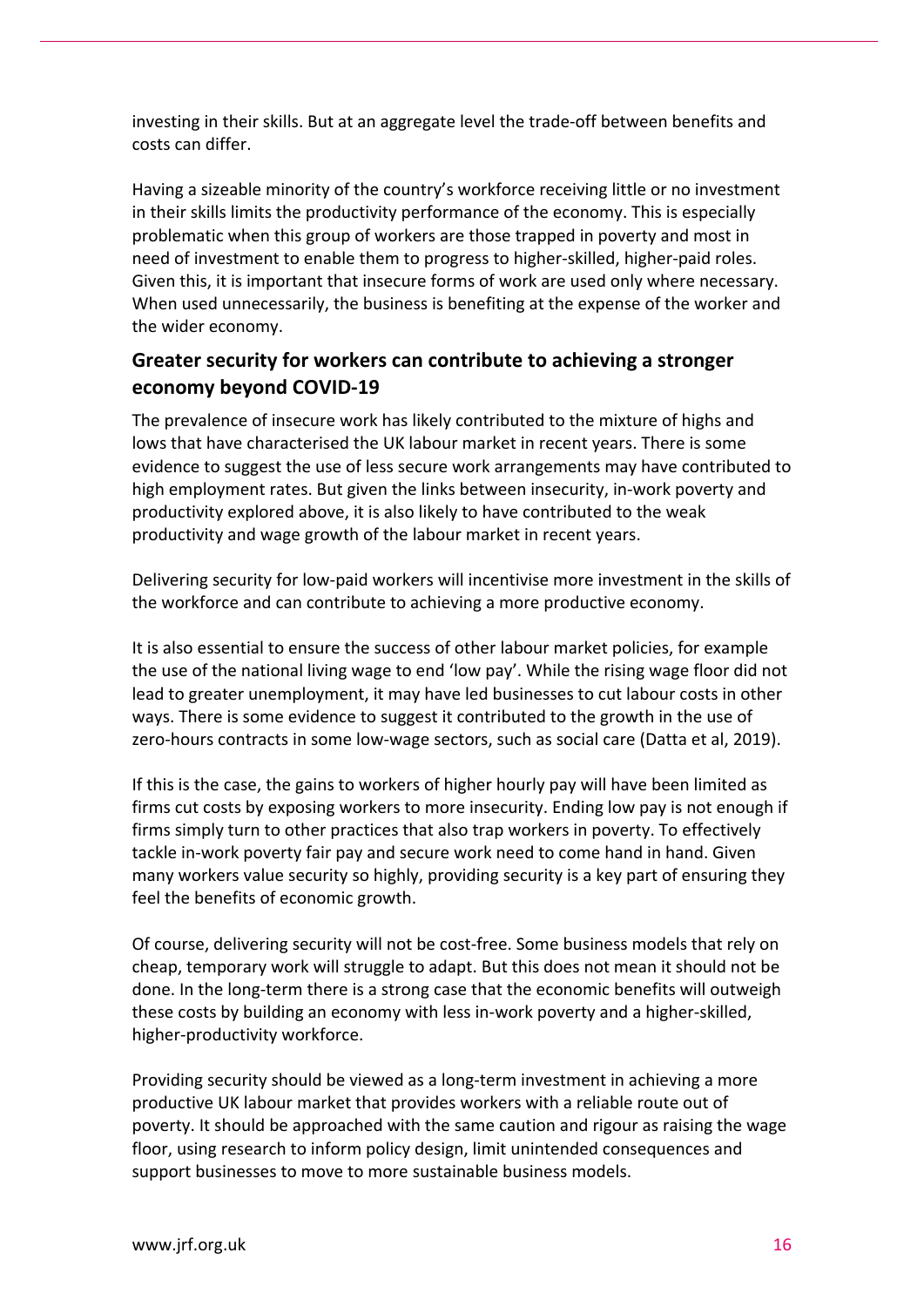# **Why now is the right time to address insecurity**

# **Momentum for change was building before COVID-19**

In the years before COVID-19 hit, progress had been made towards providing workers with more security. The rise in some less secure forms of work since the 2008 financial crisis raised concerns about whether employment rights and labour market policies were keeping up with the evolving nature of the workforce.

This led to the 2017 Taylor Review of Modern Working Practices and set of subsequent Government responses and consultations. The scope of these discussions was wider than security, focusing on the broader concept of 'Good Work', but tackling insecurity was a core component.

As a result of the Taylor Review, the Government committed to adopting several important reforms to tackle insecurity at work which came into effect in April 2020, including:

- Ensuring agency staff have the right to equal pay with directly hired staff.
- Extending the right to a written employment statement to those with 'worker' status, not just employees, so they have clarity over their contract.

In the 2019 Queen's speech, the Government also promised an employment bill which would give workers on zero-hours contracts the right to request a contract better reflecting the hours they work, once they have been in post for 12 months. Unfortunately, no further update on the date or contents of this bill has been given since the start of the COVID-19 crisis.

In addition, several of the recommendations made in the Taylor Review are still being considered by the Government and may be introduced in the future, such as:

- Giving agency workers the right to request a direct contract with their hirer, with the aim of improving the security of their work and allowing them to gain full employee rights and protections.
- Clarifying and simplifying the different employment statuses to give workers clarity over their rights and enable more effective enforcement.

As a result, before COVID-19 some momentum had built towards offering more security to workers and it seemed there was political will for further reforms. But this progress is just a fraction of what is needed to fully provide low-paid workers with security and there is a significant risk that the pandemic derails further reform.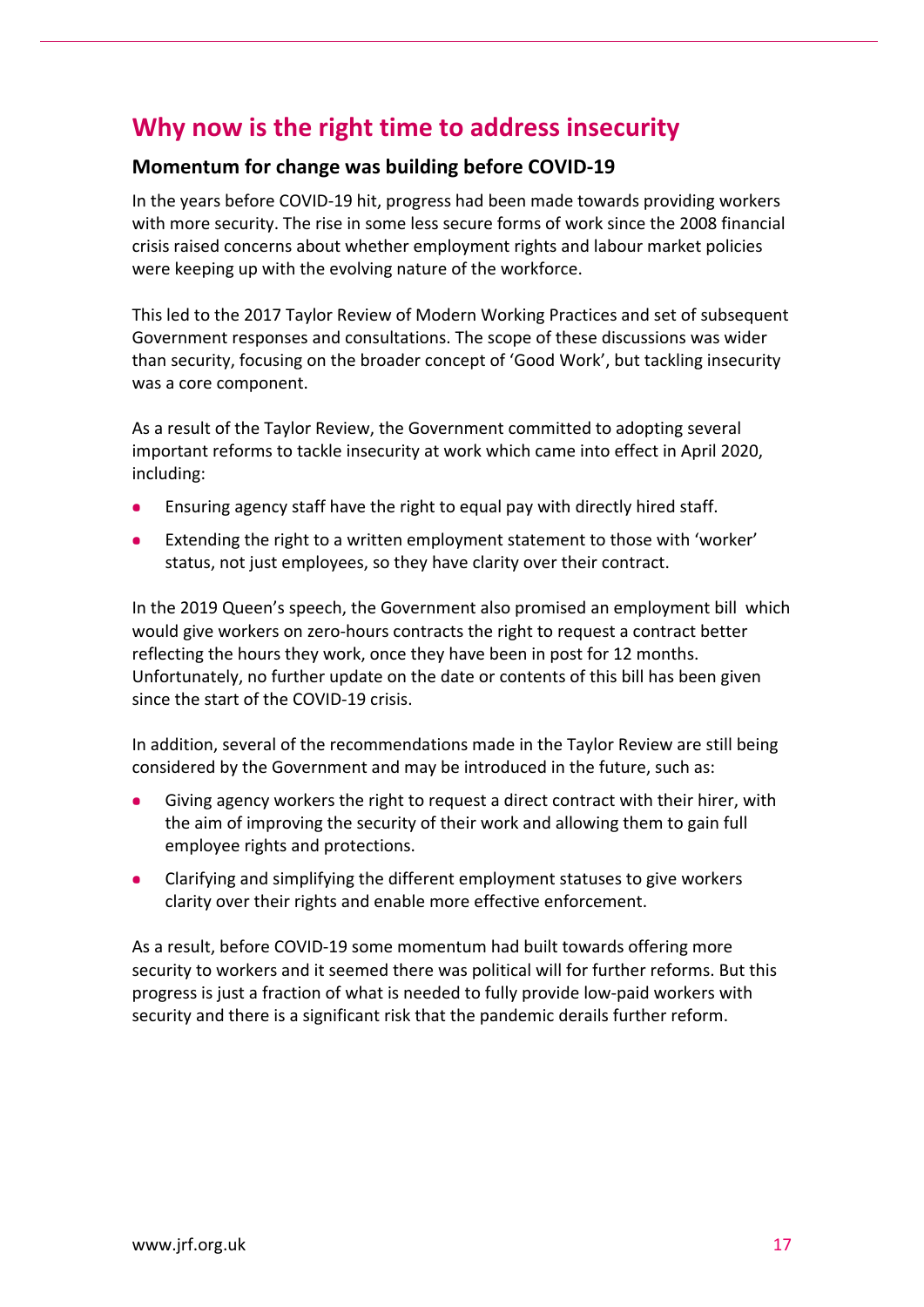# **Timeline of recent events related to providing greater security to workers**

## **July 2017: The Taylor Review is published**

Security is one of the six key themes of focus for the Review. It concludes that 'insecure and exploitative work is bad for health and wellbeing and generates a cost to society' and that 'improving the quality of work is important to improving productivity'. It recommended 53 policies, several of which were directly aimed at providing more security for workers, such as:

- Introduce a 'right to request a direct contract of employment for agency workers who have been placed with the same hirer for 12 months.'
- Create a 'right to request a contract that guarantees hours for those on zero-hour contracts who have been in post for 12 months which better reflects the hours worked.

#### **February 2018: The Government publishes its response**

The Government responds, acknowledging many of the issues raised in the Review and committing to considering many of the proposed reforms. It also launched four consultations:

- agency workers,
- employment status,
- enforcement of employment rights,
- increasing transparency in the labour market.

#### **December 2018: The Good Work Plan is published**

The Government accepts 51 of the 53 recommendations in the Taylor Review, and the Employment Rights (Employment Particulars and Paid Annual Leave) (Amendment) Regulations 2018 commits to several coming into effect in April 2020.

#### **March 2019: Legislation gives effect to more of the recommendations**

Three more pieces of secondary legislation commit to more of the Review's recommendations – including reform for agency workers – which will mostly come into effect on 6 April 2020.

#### **July 2019**

The Government launches three further consultations, one of which is to consider 'One-sided flexibility: addressing unfair flexible working practices.'

#### **December 2019**

The Queen's speech announces the Johnson Government's commitment to the Good Work Plan and its proposals. It also signals an upcoming Employment Bill which will implement further reforms.

## **April 2020**

Promised reforms come into place.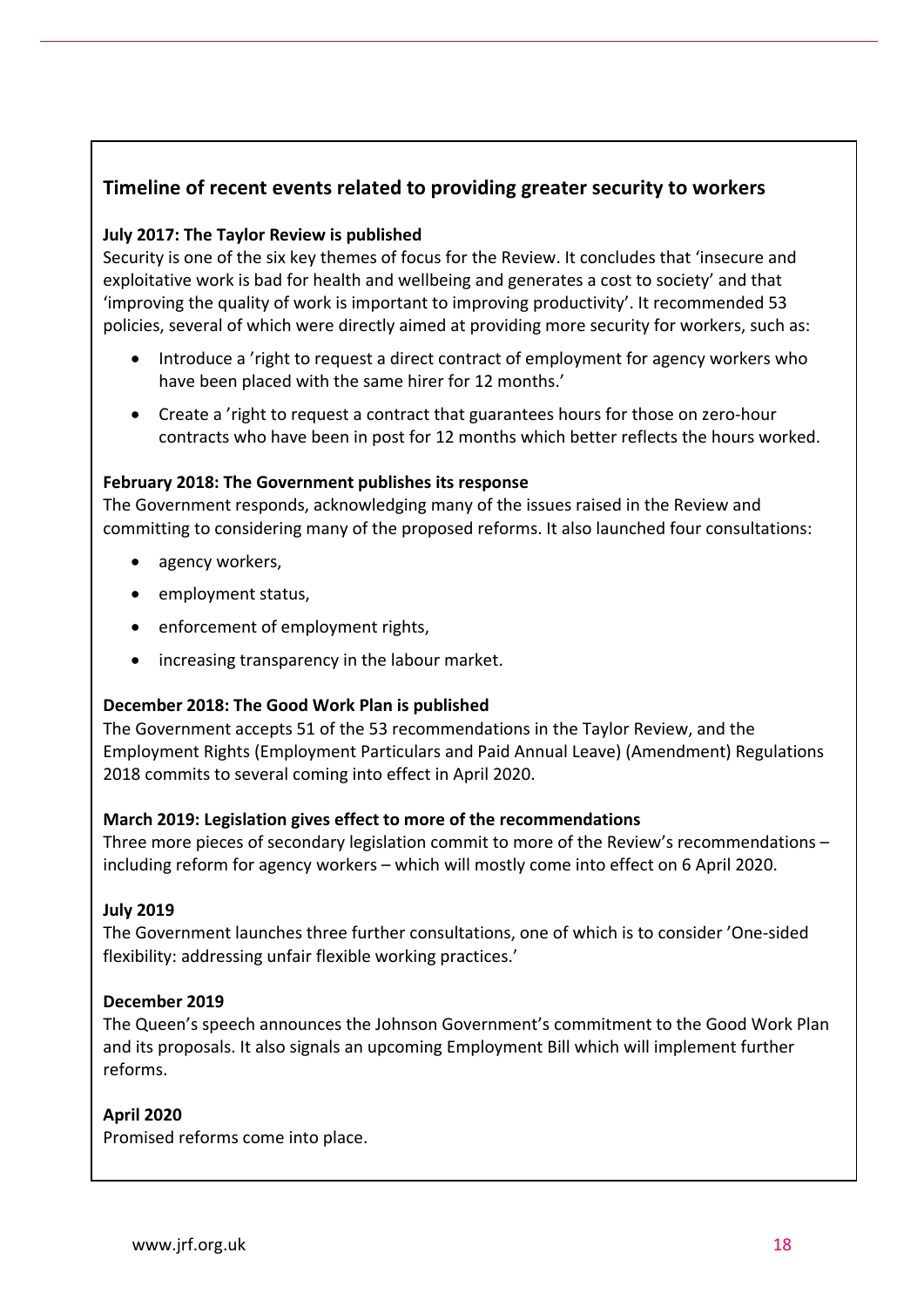# **COVID-19 has highlighted the need to do more to address insecurity**

During this pandemic, the insecurity faced by many workers has become more visible. Some of the most visible key workers have been in industries where less secure forms of work are commonly used.

While the NHS has received the most attention, the work of those caring for people in their homes has been high profile because of the higher risk of infection with COVID-19. This has raised awareness of the low-paid and insecure nature of this work.

Approximately one in ten social care workers are on zero-hours contracts, and they are three times more likely than other workers to be hired by an agency (Cominetti et al, 2020).

Delivery drivers have also been more visible as they transport medicines, food, and other essentials to those unable to go to shops and pharmacies. In these industries the use of 'false' self-employment is common and so the benefits and costs of this work arrangement are again being debated.

**The economic crisis has hit workers with less security particularly hard.** One of the emerging findings of the impact of the COVID-19 crisis is that earnings losses and unemployment have been more likely to affect those with less secure work arrangements in non-critical industries.

Those with variable hours, such as zero-hours contracts, have been more likely to see a drop in hours and earnings during the crisis and also to have lost their job due to COVID-19 (Adams-Prassl et al, 2020). While a quarter of permanent, salaried staff were working and earning less, two-thirds of temporary workers and those with variable schedules, and three-quarters of self-employed workers, were in this position. The difference in unemployment was also large, as the chart below shows.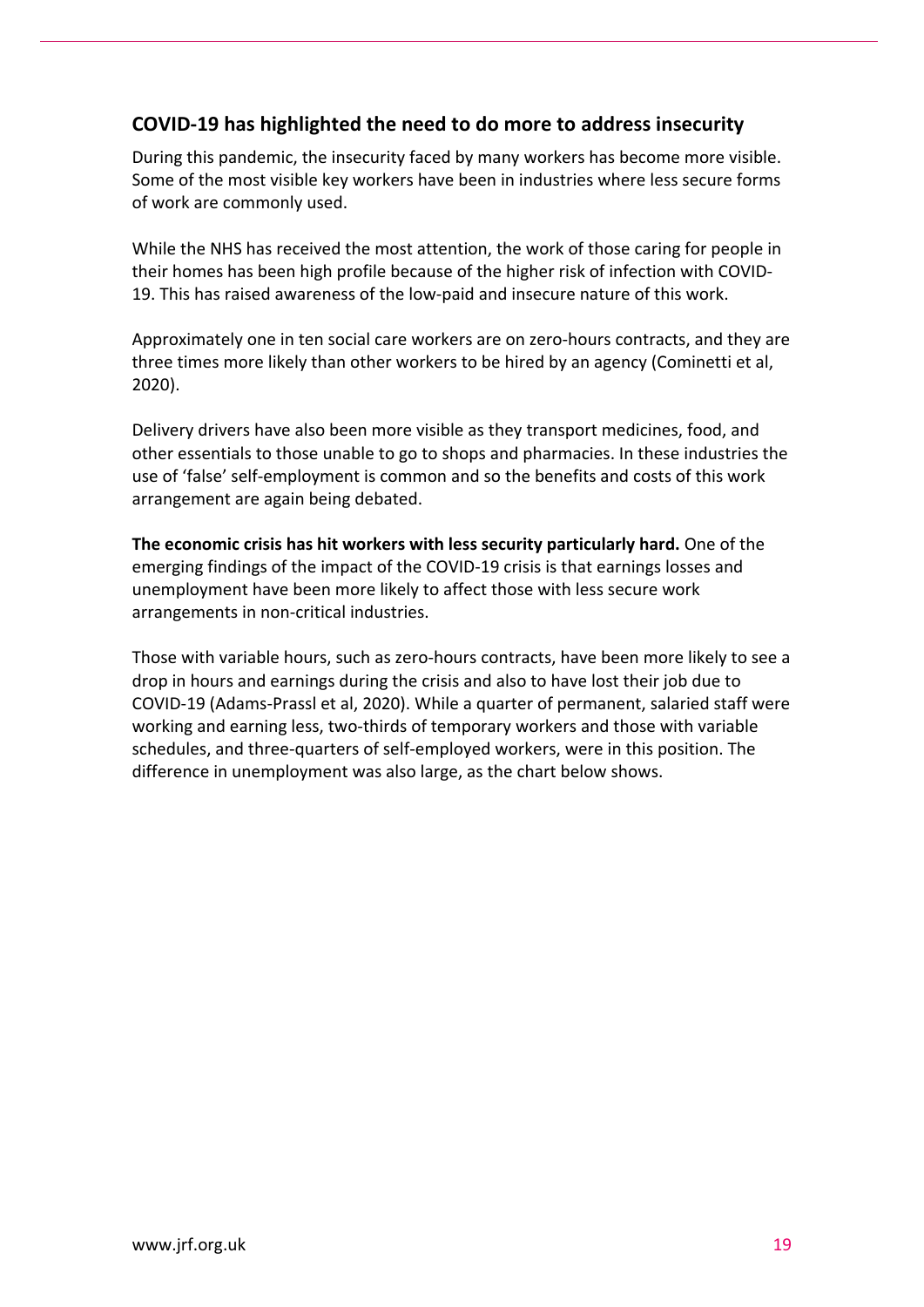



Use of the Coronavirus Job Retention Scheme (CJRS) also seems to have been higher for those in less secure work. A quarter of those on zero-hour contracts were furloughed, as well as 28% of those with variable hours, while for workers on more traditional contracts this figure was 12% (Gardiner et al, 2020). Interestingly, use of the scheme was no higher for agency workers, but this is likely because they were instead much more likely to have lost their jobs.

This impact will have been driven to some extent by the frequent use of these contracts in the industries worst affected by the lockdown. A large proportion of workers in accommodation, food, and entertainment are hired in temporary and atypical working arrangements, as shown above, and these are also industries which have suffered badly from closures and restrictions put in place by the Government to stem the spread of COVID-19.

But the nature of these work arrangements may have also contributed. It is possible that because starting and ending these work arrangements is easier and cheaper than more traditional, permanent contracts, businesses may have been quicker to let go of staff. There is not yet enough data to know if this is the case or not, but as more becomes available the extent of this will be more clearly known.

www.irf.org.uk 20 On the one hand the use of the CJRS is very positive, as it has been able to prevent (or at least postpone) unemployment for these workers. But it is also a warning that as support comes to an end, these workers are likely to be the first to feel the impact. The nature of these jobs means that as the economy picks up again workers may be easier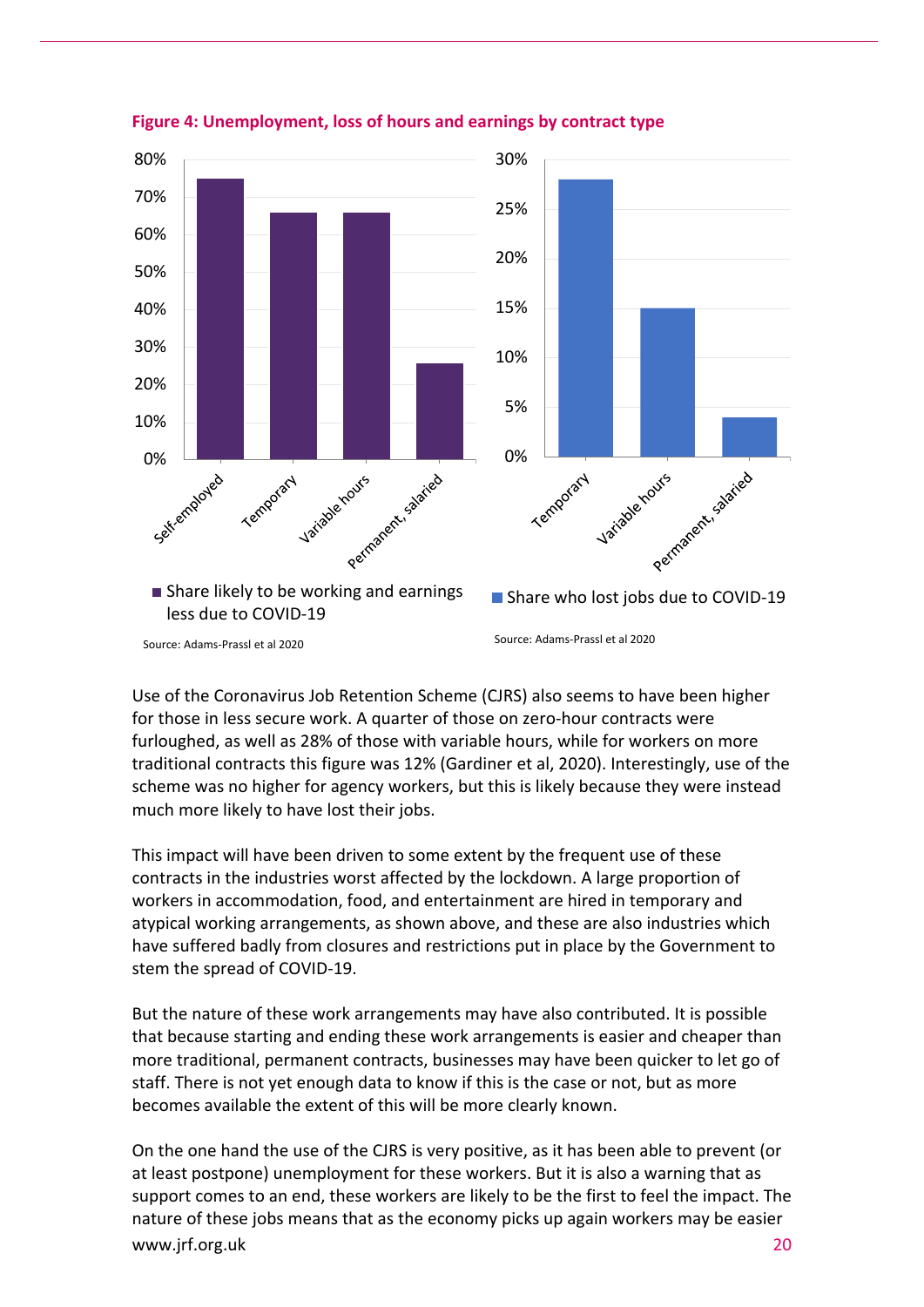to re-hire, but in the meantime there may be many months of unemployment and reliance on the social security system.

Insecurity has also disrupted the effectiveness of the Government's COVID-19 response, as those with fewer rights and benefits have found it more difficult to comply with guidance. Workers without access to sick pay were significantly more likely to work with COVID-19 symptoms than those with sick pay, 43% compared with 31% (Adams-Prassl et al, 2020). This was particularly dangerous given that those in this position are more likely to work in close contact with others, because of the prevalence of insecure work in some key industries like care.

## **More security for workers can contribute to a strong economic recovery**

We are now in the middle of an economic crisis caused by COVID-19. Given the current downturn and the likelihood of many more job losses on the horizon, this might not seem the right time to be concerned with improving the quality of work.

Some will argue reforms begun before COVID-19 should now be paused to focus solely on raising the number of people in employment. This stems from the serious concern that raising the cost of labour to provide workers with security could have a detrimental impact on employment. But there are also significant risks to not acting which need to be considered.

The economic recovery from the last UK recession in 2008 was characterised by poor productivity and wage growth. While there were many factors that contributed to this, the common use of less secure working arrangements likely played a role in limiting productivity growth and trapping many workers in poverty. By maintaining current conditions for workers, the UK is at risk of repeating the same errors this time around.

The recovery from the COVID-19 recession can and must be stronger. The UK needs a growing, productive economy beyond this crisis to pay for the very significant spending on emergency measures, and to ensure living standards recover. Providing greater security to low-paid workers can play a role in achieving this. Rather than stall progress, now is the right time to push on with reforms.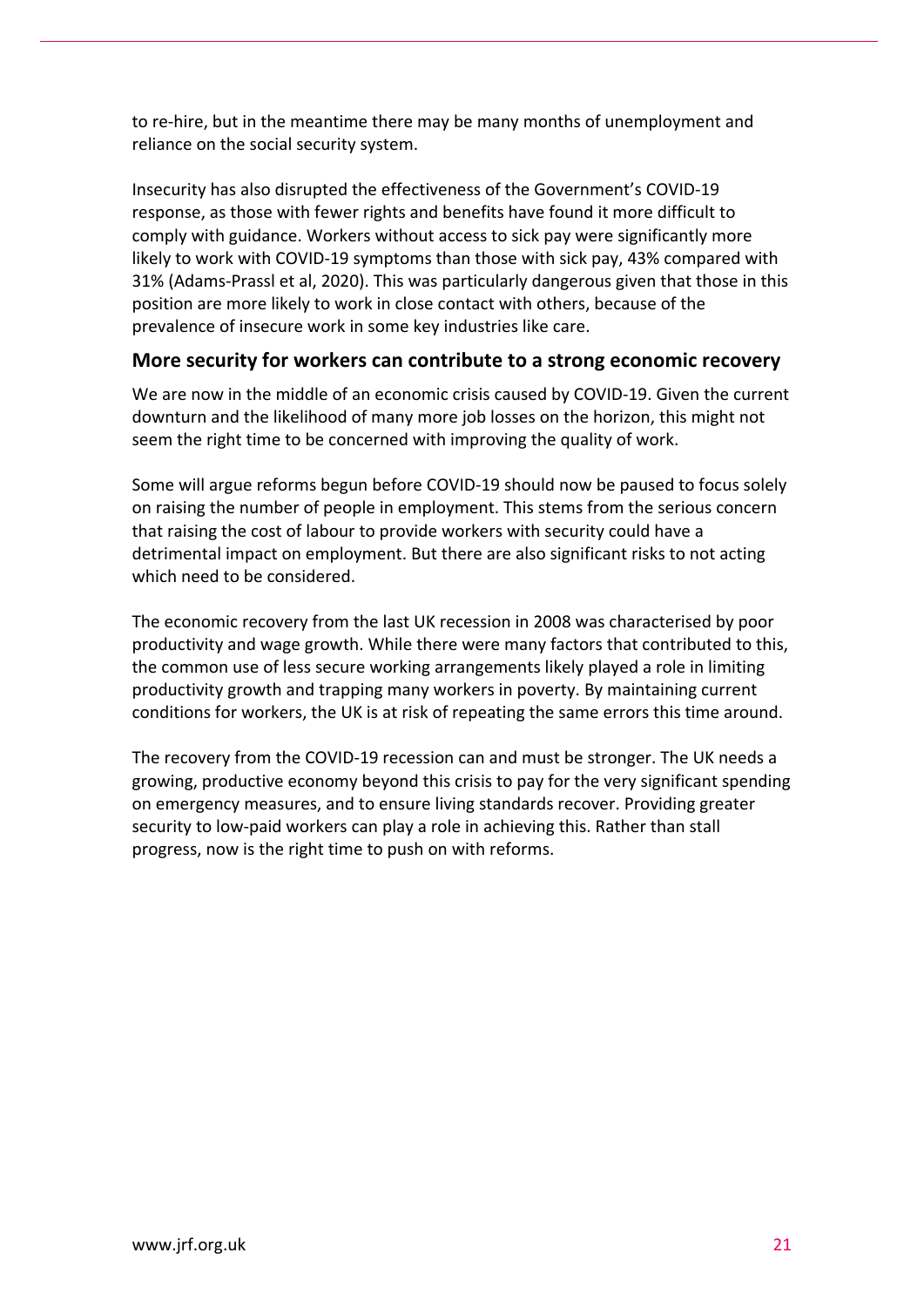# **How to deliver security for low-paid workers**

All workers should have access to a job with stable, secure hours and pay and a set of rights and benefits to support them. Delivering this security will require a collection of reforms, as set out in this section.

# **1. Maintain momentum on strengthening security for workers**

The Government should urgently bring forward the employment bill it committed to in the 2019 Queen's Speech and use it as an opportunity to strengthen the security that workers are entitled to. The Bill is expected to give workers the right to request a contract with more stable hours. This is an important first step towards providing income security to all who want it, but more is needed. A package of measures that would give workers sufficient security should include:

- All workers should have a right to reasonable notice of work schedules. Government should work with sector bodies to develop appropriate standards. The Living Wage Foundation's Living Hours Accreditation scheme sets out a framework for best practice: four weeks' notice of shifts and a minimum 16-hour contract (unless the employee opts out).
- Employers should cover the costs of last-minute cancellation of work. Compensation should be guaranteed when cancellations are made within the notice period.
- Statutory Sick Pay should be extended to low earners by removing the current weekly earnings threshold of £120, making it available to almost 2 million additional workers. In the longer-term the level of SSP should be increased.
- These rights need to be supported through a well-funded and easily navigable enforcement system. Government's commitment to delivering a single enforcement body recognises the importance of coordinated, well-funded enforcement to a fair labour market with the right powers to protect workers and ensure high levels of business compliance.
- The Government should consider how it can rebalance the costs to businesses of using different work arrangements. Currently, the relative costs of employing workers versus the self-employed is likely inflating the use of less secure arrangements beyond what is necessary to provide businesses with flexibility. The Government should rectify this by rebalancing the costs, for example the tax burden, of using employees and self-employed workers. This would weaken the incentives for businesses to overuse less secure work arrangements.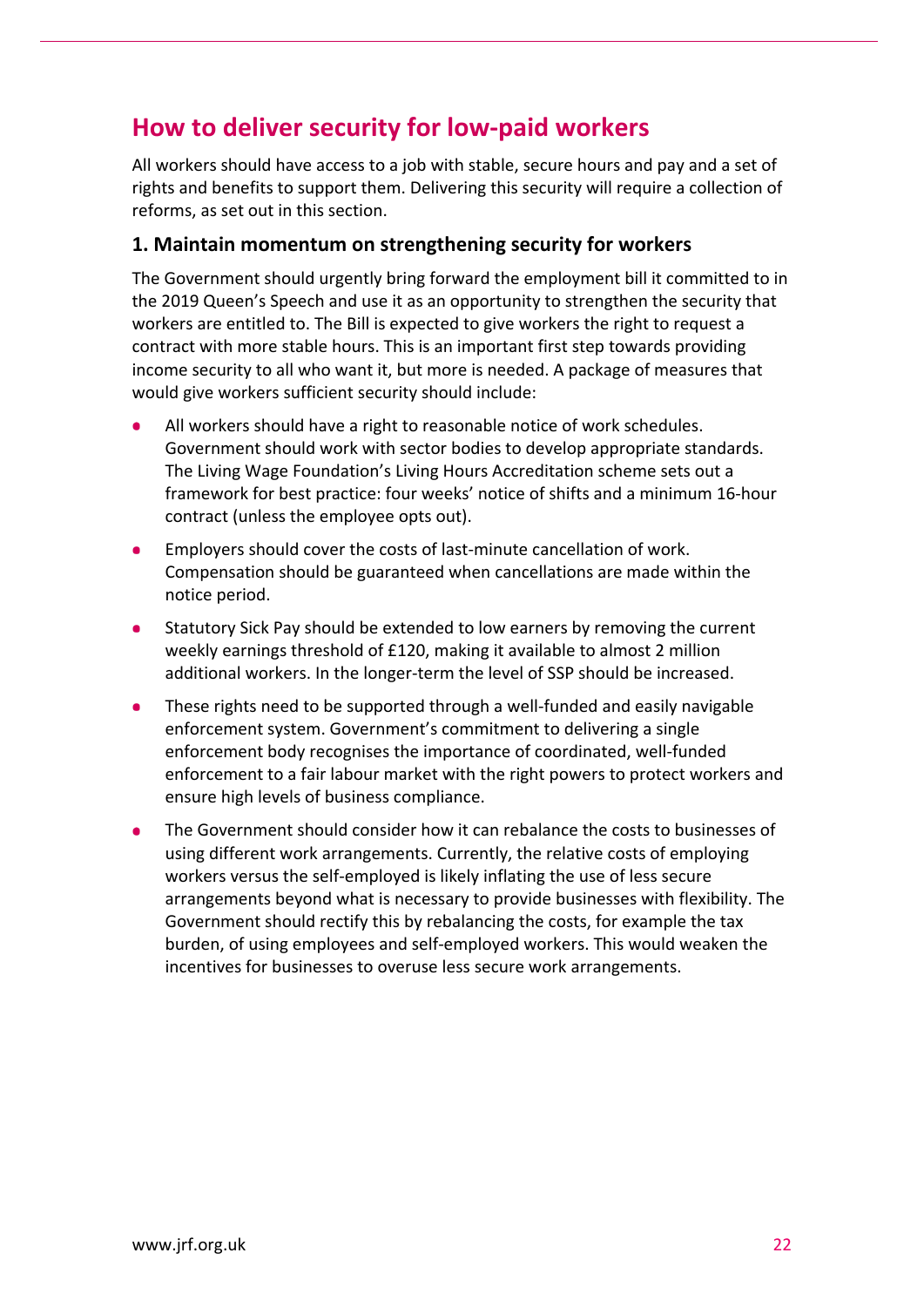# **2. Set an example of best practice to influence employer behaviour**

The Government, at both national and local levels, should use its role as an employer to influence private sector employers by making the following commitments:

- Ensure that all direct public sector employment provides workers with a high standard of security. One benchmark of best practice that could be used is that proposed by the Living Wage Foundation in their Living Hours campaign. This commits employers to providing workers with at least four weeks' notice of shifts, a contract accurately reflecting hours worked, and a contract with a minimum of 16 hours a week.
- Public procurement should utilise social value tools to secure improvements in job quality and security for workers in public sector supply chains.

The Government should ensure security for workers is built into the job creation policies it designs to aid economic recovery from COVID-19:

- Jobs provided through intervention schemes supported by public money, such as apprenticeships and kickstart jobs, should provide a high level of security.
- Investment intended to level up the economy and support local economies worst hit by unemployment should also be designed to ensure secure employment, right through the supply chains.

## **3. Tackle insecurity in the social care sector**

Given the common experience of insecurity for care workers, highlighted throughout the COVID-19 pandemic, the Government should prioritise reform in this sector. There has been a commitment to address issues in the social care system in upcoming reforms.

The Government should urgently put in place a workforce strategy that delivers both the security social care workers deserve, and the quality of care people expect, and provides sufficient funding to do so.

#### **4. Improve the social security system's interaction with less secure work**

The social security system should enhance stability rather than amplify insecurity, and support people to manage their budgets in a way that works with their working patterns. Given the common use of less secure forms of work, it must be able to handle fluctuating earnings in a way that is both helpful and fair for claimants.

Currently Universal Credit is failing to do this for many people. The Government must look at ways to make Universal Credit work better for the many workers and selfemployed people who have irregular earnings or pay cycles. One route would be to explore ways to average earnings across multiple monthly assessment periods.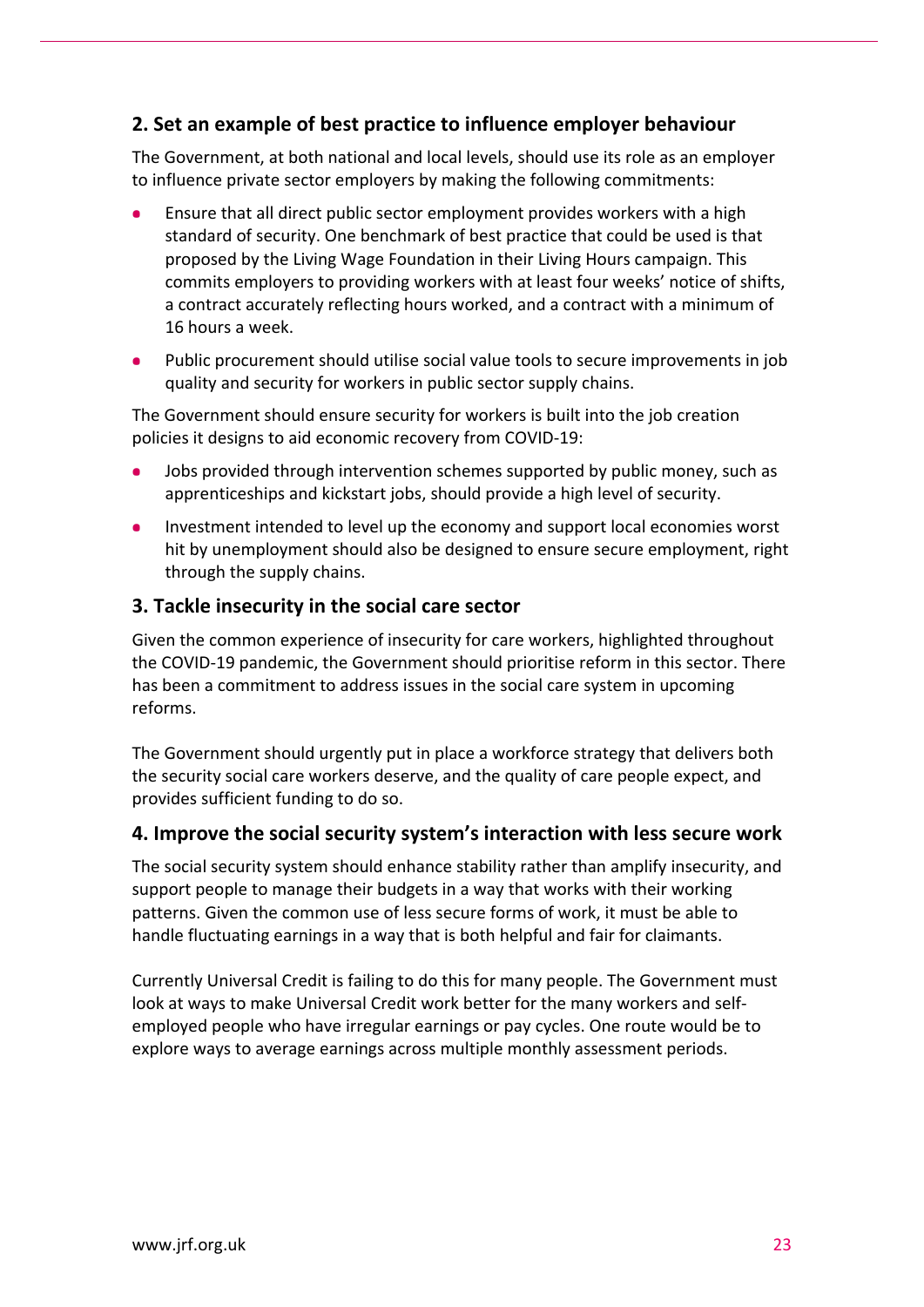# **References**

Adams-Prassl, A, Boneva, T, Golin, M and Rauh, C (2020) Inequality in the Impact of the Coronavirus Shock: New Survey Evidence for the UK. [Online] Cambridge Working Papers in Economics 2023, Faculty of Economics, University of Cambridge. Available at: <http://www.econ.cam.ac.uk/research-files/repec/cam/pdf/cwpe2023.pdf> [Accessed 16 July 2020]

Bell, DNF and Blanchflower, DG (2018) The Lack of Wage Growth and the Falling NAIRU. National Institute Economic Review, 245(1), R40–R55.

Bell, T, Cominetti, N and Slaughter, H (2020) A new settlement for the low paid: Beyond the minimum wage to dignity and respect. [Online] London: Resolution Foundation. Available at:

[https://www.resolutionfoundation.org/app/uploads/2020/06/A-new-settlement-for](https://www.resolutionfoundation.org/app/uploads/2020/06/A-new-settlement-for-the-low-paid.pdf)[the-low-paid.pdf](https://www.resolutionfoundation.org/app/uploads/2020/06/A-new-settlement-for-the-low-paid.pdf) [Accessed 16 July 2020]

Bryson, A (2013) 'Do temporary agency workers affect workplace performance?' [Online] Journal of Productivity Analysis, 39 (2). pp. 131-138. ISSN 0895-562X. Available at:

http://eprints.lse.ac.uk/45610/1/ lse.ac.uk storage\_LIBRARY\_Secondary\_libfile\_shar ed repository Content Bryson%2C%20A Temporary%20agency Bryson %20Tempor [ary%20agency\\_2014.pdf](http://eprints.lse.ac.uk/45610/1/__lse.ac.uk_storage_LIBRARY_Secondary_libfile_shared_repository_Content_Bryson%2C%20A_Temporary%20agency_Bryson_%20Temporary%20agency_2014.pdf) [Accessed 16 July 2020]

Clarke, S and Cominetti, N (2019) Setting the record straight: How record employment has changed the UK. [Online] London: Resolution Foundation. Available at: [https://www.resolutionfoundation.org/app/uploads/2019/01/Setting-the-record](https://www.resolutionfoundation.org/app/uploads/2019/01/Setting-the-record-straight-full-employment-report.pdf)[straight-full-employment-report.pdf](https://www.resolutionfoundation.org/app/uploads/2019/01/Setting-the-record-straight-full-employment-report.pdf) [Accessed 16 July 2020]

Clarke, S and Gregg, P (2018) Count the pennies. Explaining a decade of lost pay growth [Online] London: Resolution Foundation. Available at: [https://www.resolutionfoundation.org/app/uploads/2018/10/Count-the-Pennies](https://www.resolutionfoundation.org/app/uploads/2018/10/Count-the-Pennies-report.pdf)[report.pdf](https://www.resolutionfoundation.org/app/uploads/2018/10/Count-the-Pennies-report.pdf) [Accessed 16 July 2020]

CIPD (Chartered Institute of Personnel and Development) (2015) Zero-hours and Shorthours Contracts in the UK: Employer and Employee Perspectives. [Online] London: CIPD. Available at: [https://www.cipd.co.uk/Images/zero-hours-and-short-hours](https://www.cipd.co.uk/Images/zero-hours-and-short-hours-contracts-in-the-uk_2015-employer-employee-perspectives_tcm18-10713.pdf)[contracts-in-the-uk\\_2015-employer-employee-perspectives\\_tcm18-10713.pdf](https://www.cipd.co.uk/Images/zero-hours-and-short-hours-contracts-in-the-uk_2015-employer-employee-perspectives_tcm18-10713.pdf) [Accessed 16 July 2020]

Citizens Advice (2015) Neither one thing nor the other: how reducing bogus selfemployment could benefit workers, business and the Exchequer. [Online] London: Citizens Advice. Available at:

[https://www.citizensadvice.org.uk/Global/CitizensAdvice/Work%20Publications/Neith](https://www.citizensadvice.org.uk/Global/CitizensAdvice/Work%20Publications/Neither%20one%20thing%20nor%20the%20other.pdf) [er%20one%20thing%20nor%20the%20other.pdf](https://www.citizensadvice.org.uk/Global/CitizensAdvice/Work%20Publications/Neither%20one%20thing%20nor%20the%20other.pdf) [Accessed 16 July 2020]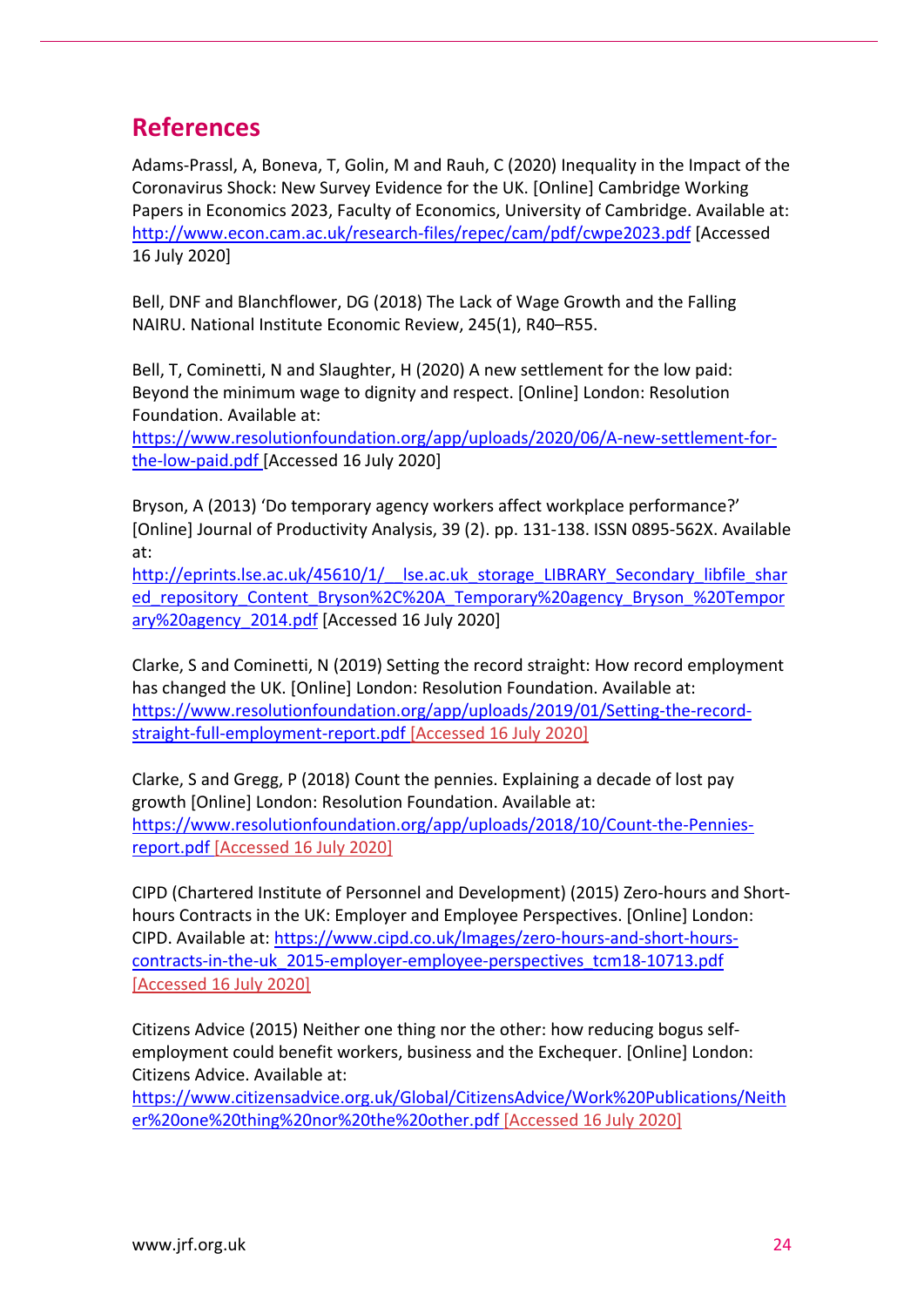Cominetti N, Gardiner, L and Kelly, G (2020) What happens after the clapping finishes? The pay, terms and conditions we choose for our care workers. [Online] London: Resolution Foundation. Available at:

[https://www.resolutionfoundation.org/publications/what-happens-after-the-clapping](https://www.resolutionfoundation.org/publications/what-happens-after-the-clapping-finishes/)[finishes/](https://www.resolutionfoundation.org/publications/what-happens-after-the-clapping-finishes/) [Accessed 16 July 2020]

Datta, N (2019) Willing to pay for security: a discrete choice experiment to analyse labour supply preferences. CEP Discussion Papers. [Online] Centre for Economic Performance, LSE, London, UK. Available at:

<http://cep.lse.ac.uk/pubs/download/dp1632.pdf> [Accessed 16 July 2020] [\[Accessed 16](https://www.resolutionfoundation.org/app/uploads/2020/05/The-effect-of-the-coronavirus-crisis-on-workers.pdf)  [July 2020\]](https://www.resolutionfoundation.org/app/uploads/2020/05/The-effect-of-the-coronavirus-crisis-on-workers.pdf)

Datta, N, Giupponi, G and Machin, S (2019) Zero-hours Contracts and Labour Market Policy. Economic Policy 34 (99).

Forth, J and Rincon-Aznar, A (2018) Productivity in the UK's low-wage industries: a cross-country comparative analysis. [Online] York: Joseph Rowntree Foundation. Available at: [Accessed 16 July 2020] <https://www.jrf.org.uk/report/productivity-uks-low-wage-industries> [Accessed 16 July 2020]

Gardiner,L and Slaughter, H (2020) The effects of the coronavirus crisis on workers. Flash findings from the Resolution Foundation's coronavirus survey. [Online] London: Resolution Foundation. Available at:

[https://www.resolutionfoundation.org/app/uploads/2020/05/The-effect-of-the](https://www.resolutionfoundation.org/app/uploads/2020/05/The-effect-of-the-coronavirus-crisis-on-workers.pdf)[coronavirus-crisis-on-workers.pdf](https://www.resolutionfoundation.org/app/uploads/2020/05/The-effect-of-the-coronavirus-crisis-on-workers.pdf) [Accessed 16 July 2020]

Gardiner, L (2016) A-typical year? [Online] London: Resolution Foundation. Available at[: https://www.resolutionfoundation.org/comment/a-typical-year/](https://www.resolutionfoundation.org/comment/a-typical-year/) [Accessed 16 July 2020]

Haldane, AG (2019) Climbing the Jobs Ladder. Speech. Glanford Park Stadium, Scunthorpe, 23 July. [Online] Available at: [https://www.bankofengland.co.uk/-](https://www.bankofengland.co.uk/-/media/boe/files/speech/2019/climbing-the-jobs-ladder-speech-by-andy-haldane.pdf) [/media/boe/files/speech/2019/climbing-the-jobs-ladder-speech-by-andy-haldane.pdf](https://www.bankofengland.co.uk/-/media/boe/files/speech/2019/climbing-the-jobs-ladder-speech-by-andy-haldane.pdf) [Accessed 16 July 2020]

Hallerod, B, Ekbrand, H and Bengtsson, M (2015) In-work poverty and labour market trajectories: Poverty risks among the working population in 22 European countries, Journal of European Social Policy, pp. 1–17.

Hick, R and Lanau, A (2018) Moving In and Out of In-work Poverty in the UK: An Analysis of Transitions, Trajectories and Trigger Events. Journal of Social Policy, 47(4), 661-682.

Hill, K, Davis, A, Hirsch, D, and Marshall, L (2016) Falling short: The experiences of families living below the Minimum Income Standard. [Online] York: Joseph Rowntree Foundation. Available at: [https://www.jrf.org.uk/report/falling-short-experiences](https://www.jrf.org.uk/report/falling-short-experiences-families-below-minimum-income-standard)[families-below-minimum-income-standard](https://www.jrf.org.uk/report/falling-short-experiences-families-below-minimum-income-standard) [Accessed 16 July 2020]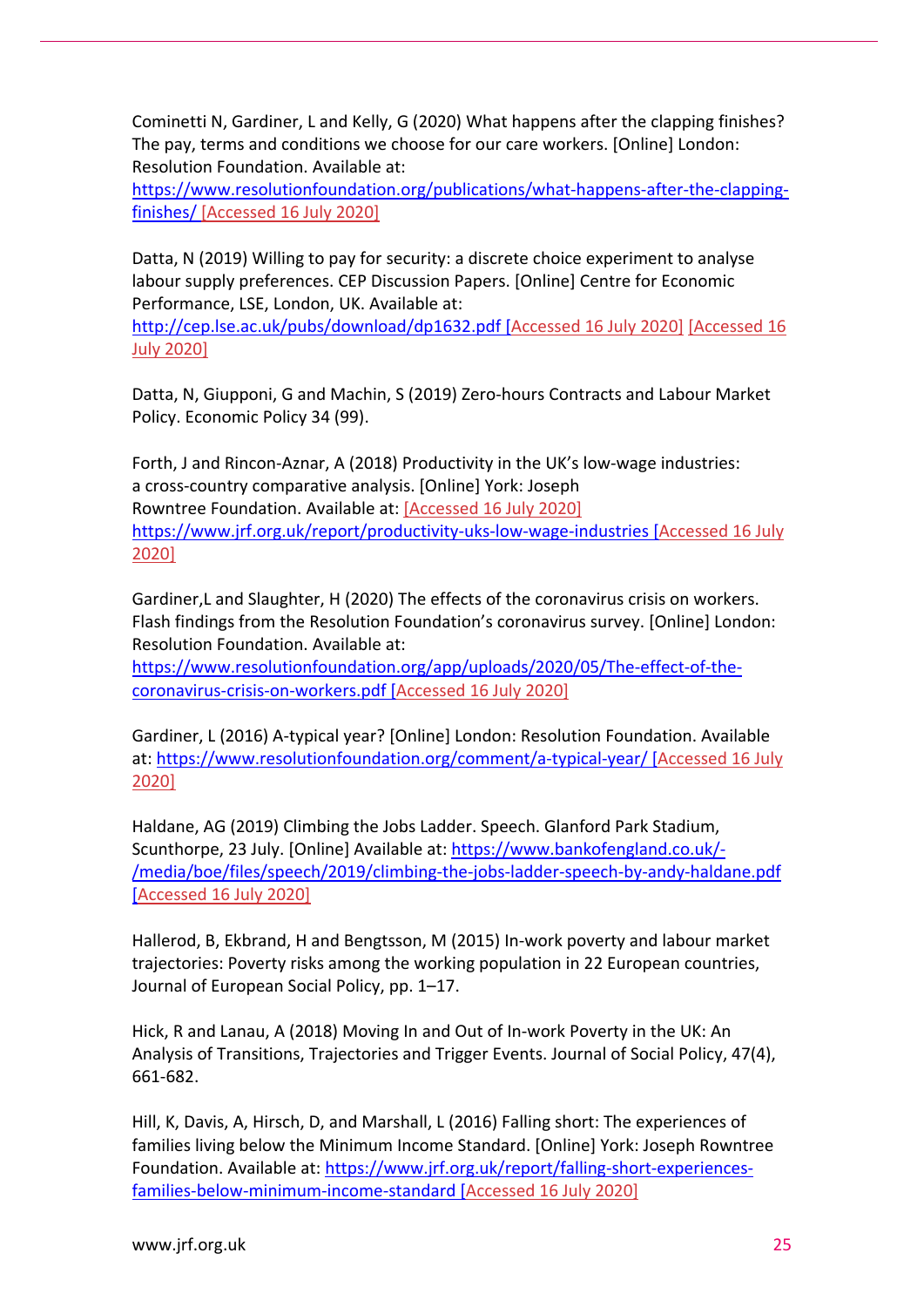Horemans, J (2018) 'Atypical employment and in-work poverty', in Lohmann, H and Marx, I (eds.) Handbook of research on in-work poverty, Edward Elgar Publishing, Cheltenham, UK.

Innes, D (2018) The links between low productivity, low pay and in-work poverty . [Online] York: Joseph Rowntree Foundation. Available at: [www.jrf.org.uk/report/links](http://www.jrf.org.uk/report/links-between-low-productivity-low-pay-and-work-poverty)[between-low-productivity-low-pay-and-work-poverty](http://www.jrf.org.uk/report/links-between-low-productivity-low-pay-and-work-poverty) [Accessed 16 July 2020]

Innes, D and Earwaker, R (2018) Levelling up the economy: we can't afford not to. [Online] York: Joseph Rowntree Foundation. Available at: <https://www.jrf.org.uk/report/levelling-economy-we-cant-afford-not> [Accessed 16 July 2020]

Judge, L and Tomlinson, D (2016) Secret agents: Agency workers in the new world of work. [Online] London: Resolution Foundation. Available at: <https://www.resolutionfoundation.org/app/uploads/2016/12/Secret-Agents.pdf> [Accessed 16 July 2020]

Krekel, C Ward, G and De Neve, J-E (2019) Employee Wellbeing, Productivity and Firm Performance. [Online] CEP Discussion Papers dp1605, Centre for Economic Performance, LSE. Available at:<http://cep.lse.ac.uk/pubs/download/dp1605.pdf> [Accessed 16 July 2020]

Lisi, D and Malo, MA (2017) The Impact of Temporary Employment on Productivity. Journal for Labour Market Research 50: 91–112.

ONS (Office for National Statistics) (2019) Productivity economic commentary: October to December 2019. [Online] Newport: ONS. Available at:

[https://www.ons.gov.uk/employmentandlabourmarket/peopleinwork/labourproducti](https://www.ons.gov.uk/employmentandlabourmarket/peopleinwork/labourproductivity/articles/ukproductivityintroduction/octobertodecember2019) [vity/articles/ukproductivityintroduction/octobertodecember2019](https://www.ons.gov.uk/employmentandlabourmarket/peopleinwork/labourproductivity/articles/ukproductivityintroduction/octobertodecember2019) [Accessed 16 July 2020]

ONS (Office for National Statistics) (2018) Contracts that do not guarantee a minimum number of hours: April 2018. [Online] Newport: ONS. Available at: [https://www.ons.gov.uk/employmentandlabourmarket/peopleinwork/earningsandwo](https://www.ons.gov.uk/employmentandlabourmarket/peopleinwork/earningsandworkinghours/articles/contractsthatdonotguaranteeaminimumnumberofhours/april2018) [rkinghours/articles/contractsthatdonotguaranteeaminimumnumberofhours/april2018](https://www.ons.gov.uk/employmentandlabourmarket/peopleinwork/earningsandworkinghours/articles/contractsthatdonotguaranteeaminimumnumberofhours/april2018) [Accessed 16 July 2020]

TUC (2014) Ending the abuse of zero-hours contracts. TUC response to BIS consultation. [Online] London: TUC. Available at: [https://www.tuc.org.uk/sites/default/files/TUC%20final%20response%20to%20BIS%2](https://www.tuc.org.uk/sites/default/files/TUC%20final%20response%20to%20BIS%20consultation%20on%20zero-hours%20contracts.pdf) [0consultation%20on%20zero-hours%20contracts.pdf](https://www.tuc.org.uk/sites/default/files/TUC%20final%20response%20to%20BIS%20consultation%20on%20zero-hours%20contracts.pdf) [Accessed 16 July 2020]

UKCES (2014) Flexible Contracts: behind the headlines. [Online] Available at: [https://assets.publishing.service.gov.uk/government/uploads/system/uploads/attach](https://assets.publishing.service.gov.uk/government/uploads/system/uploads/attachment_data/file/302989/flexible-contracts-final.pdf) [ment\\_data/file/302989/flexible-contracts-final.pdf](https://assets.publishing.service.gov.uk/government/uploads/system/uploads/attachment_data/file/302989/flexible-contracts-final.pdf) [Accessed 16 July 2020]